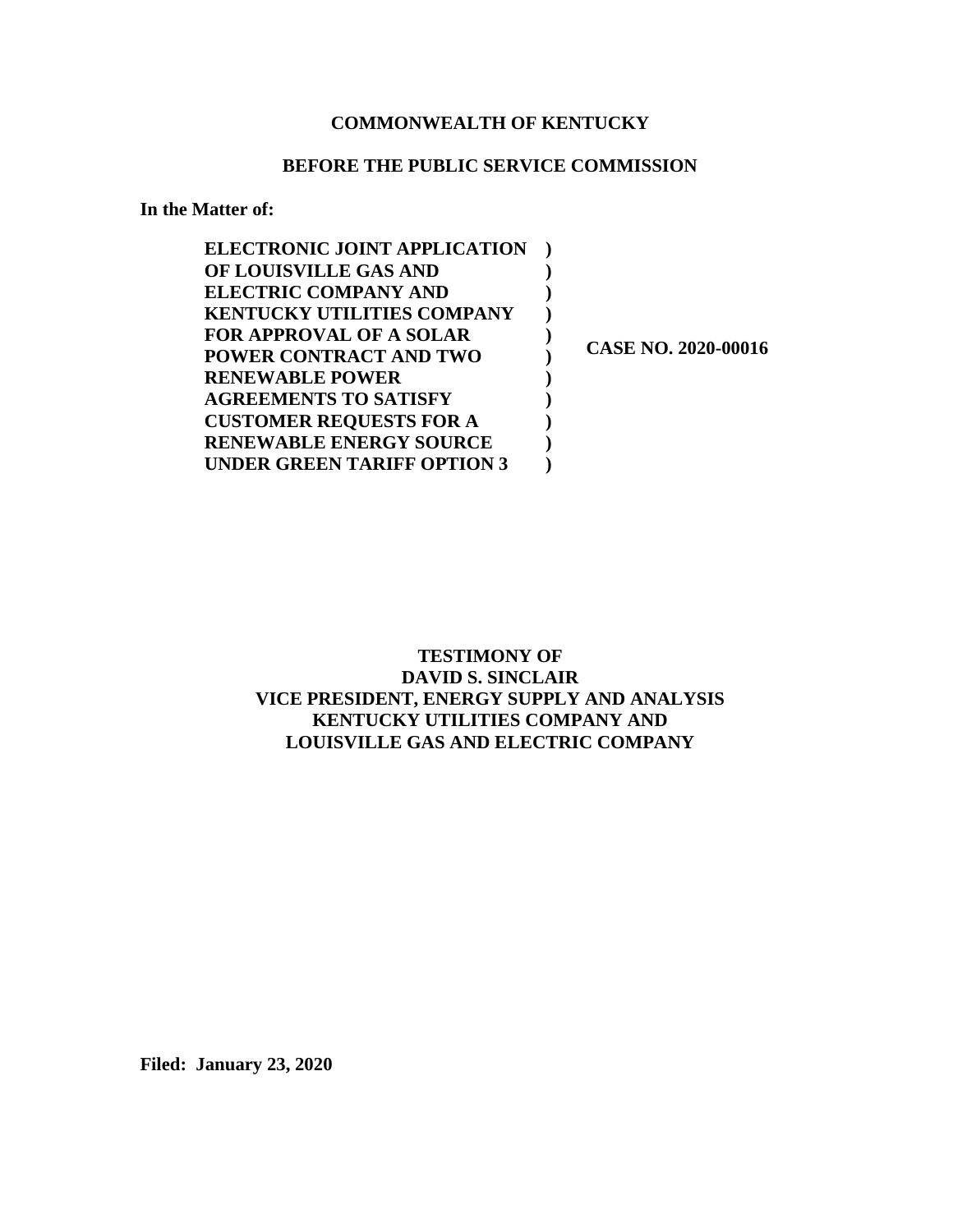### **Table of Contents**

| Section 3 – Impact of the Solar Power Contract on Future Energy Costs 14 |  |
|--------------------------------------------------------------------------|--|
|                                                                          |  |
|                                                                          |  |
|                                                                          |  |
|                                                                          |  |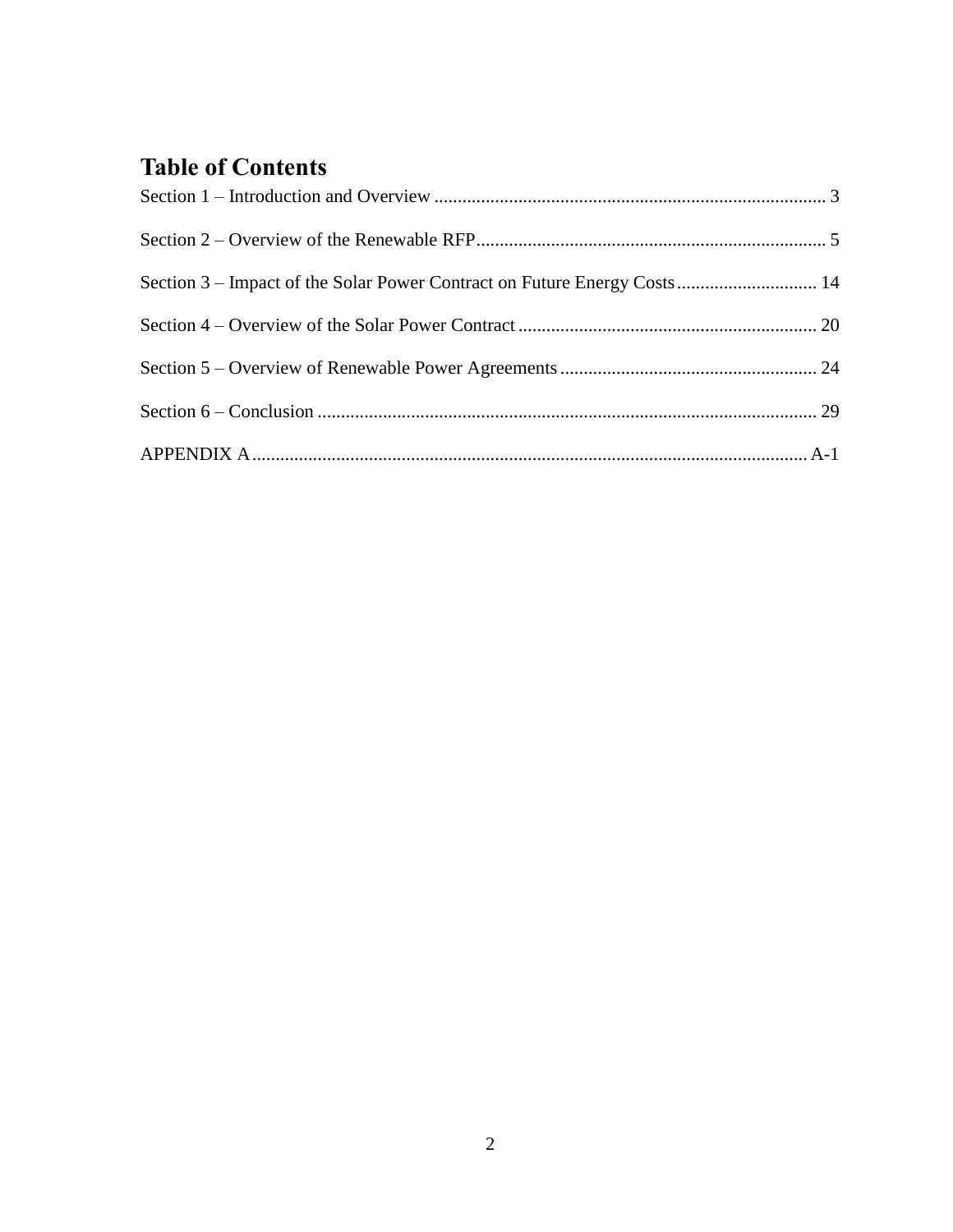<span id="page-2-0"></span>

| $\mathbf{1}$   |    | <b>Section 1 - Introduction and Overview</b>                                                     |
|----------------|----|--------------------------------------------------------------------------------------------------|
| 2              | Q. | Please state your name, position, and business address.                                          |
| 3              | A. | My name is David S. Sinclair. I am Vice President, Energy Supply and Analysis for                |
| $\overline{4}$ |    | Kentucky Utilities Company ("KU") and Louisville Gas and Electric Company                        |
| 5              |    | ("LG&E") (collectively "Companies"), and an employee of LG&E and KU Services                     |
| 6              |    | Company, which provides services to KU and LG&E. My business address is 220                      |
| 7              |    | West Main Street, Louisville, Kentucky 40202.                                                    |
| 8              | Q. | Have you previously testified before the Kentucky Public Service Commission                      |
| 9              |    | ("Commission")?                                                                                  |
| 10             | A. | Yes, I have testified before the Commission numerous times in a variety of cases. <sup>1</sup> I |
| 11             |    | testified most recently in Case No. 2018-00294, Electronic Application of Kentucky               |
| 12             |    | Utilities Company for an Adjustment of Its Electric Rates, and Case No. 2018-00295,              |
| 13             |    | Electronic Application of Louisville Gas and Electric Company for an Adjustment of               |
| 14             |    | Its Electric and Gas Rates.                                                                      |

<sup>1</sup> Among other cases, I testified before the Commission in the following cases: Case No. 2016-00370, *Application of Kentucky Utilities Company for an Adjustment of Its Electric Rates and for Certificates of Public Convenience and Necessity*; Case No. 2016-00371, *Application of Louisville Gas and Electric Company for an Adjustment of Its Electric and Gas Rates and for Certificates of Public Convenience and Necessity;* Case No. 2015-00194, *Investigation of Kentucky Utilities Company's and Louisville Gas and Electric Company's Respective Need for and Cost of Multiphase Landfills at the Trimble County and Ghent Generating Stations;*  Case No. 2014-00371, *Application of Kentucky Utilities Company for an Adjustment of Its Electric Rates*; Case No. 2014-00372, *Application of Louisville Gas and Electric Company for an Adjustment of Its Electric and Gas Rates*; Case No. 2011-00161, *The Application of Kentucky Utilities Company for Certificates of Public Convenience and Necessity and Approval of Its 2011 Compliance Plan for Recovery By Environmental Surcharge*; Case No. 2011-00162, *The Application of Louisville Gas and Electric Company for Certificates of Public Convenience and Necessity and Approval of Its 2011 Compliance Plan for Recovery By Environmental Surcharge*; Case No. 2011-00375, *Joint Application of Louisville Gas and Electric Company and Kentucky Utilities Company for a Certificate of Public Convenience and Necessity and a Site Compatibility Certificate for the Construction of a Combined Cycle Combustion Turbine at the Cane Run Generating Station and the Purchase of Existing Simple Cycle Combustion Turbine Facilities From Bluegrass Generation Company, LLC in La Grange, Kentucky*; and Case No. 2014-00002, *Joint Application of Louisville Gas and Electric Company and Kentucky Utilities Company for a Certificate of Public Convenience and Necessity for the Construction of a Combined Cycle Combustion Turbine at the Green River Generating Station and a Solar Photovoltaic Facility at the E.W. Brown Generating Station*.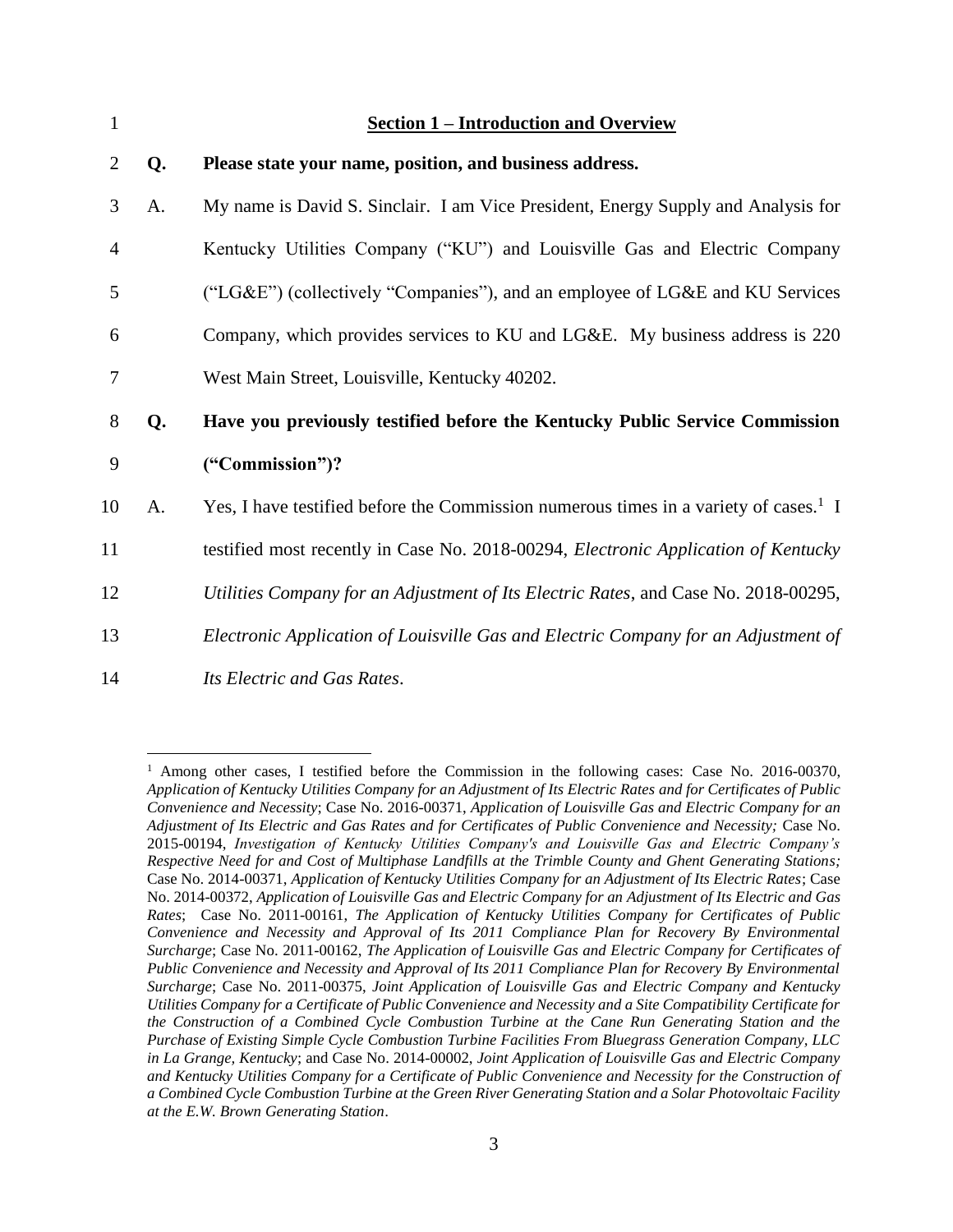### **Q. Please describe your job responsibilities.**

 A. I have five primary areas of responsibility: (i) fuel procurement (coal and natural gas) and coal combustion residuals marketing for the Companies' generating stations, (ii) real-time dispatch optimization of the generating stations to meet the Companies' native load obligations, (iii) wholesale market activities, (iv) sales and market analysis and generation planning, and (v) technology research and analysis. As it pertains to this proceeding, the Generation Planning group prepared the Resource Assessment of the responses to the Companies' Request for Proposals for renewable generation ("Renewable RFP") and the Power Supply group negotiated the solar power contract with ibV Energy Partners, the winning bidder from the Renewable RFP, and the Renewable Power Agreements ("RPA") with Toyota Motor Manufacturing, Kentucky Inc., ("Toyota") and Dow Silicones Corporation ("Dow") as described under Option #3 of the Companies' Green Tariff. Green Tariff Option #3 enables large customers with greater than 10 MVA (or 10 MW as is appropriate) load to purchase renewable energy in excess of 10 MW nameplate AC through the Companies. This work was performed under my direction and overall supervision.

#### **Q. What are the purposes of your testimony?**

 A. The purposes of my testimony are to describe the Companies' process for soliciting potential renewable energy sources, the methodology used to evaluate various responses to the Renewable RFP, the negotiations undertaken which resulted in the 21 contract with Rhudes Creek Solar,  $LLC<sup>2</sup>$  ("Solar Power Contract"), and the major commercial attributes of the Solar Power Contract and RPAs.

<sup>&</sup>lt;sup>2</sup> Rhudes Creek Solar, LLC is a limited liability company organized under the laws of Delaware and is wholly owned by ibV Energy Partners. It is authorized to transact business in Kentucky.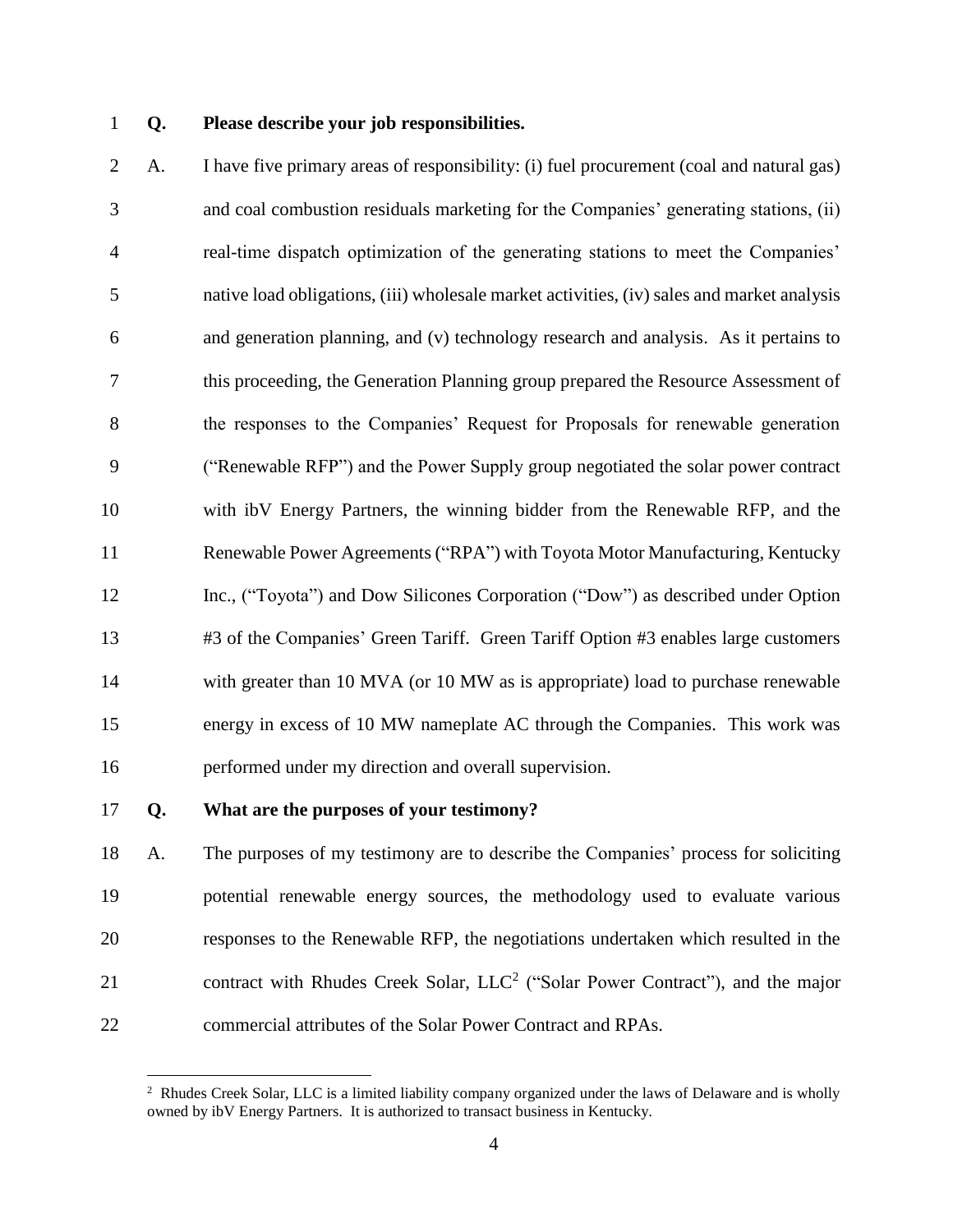<span id="page-4-0"></span>

| $\mathbf{1}$   | Q. |                      | Are you sponsoring any exhibits to your testimony?                                             |
|----------------|----|----------------------|------------------------------------------------------------------------------------------------|
| $\overline{2}$ | A. |                      | Yes. I am sponsoring the following exhibit to my direct testimony:                             |
| 3              |    | <b>Exhibit DSS-1</b> | Renewable RFP                                                                                  |
| 4              |    | <b>Exhibit DSS-2</b> | 2019 Resource Assessment: Renewable RFP                                                        |
| 5              |    |                      | <b>Section 2 – Overview of the Renewable RFP</b>                                               |
| 6              | Q. |                      | Please describe the Companies' Renewable RFP.                                                  |
| 7              | A. |                      | The Companies issued the Renewable RFP on February 4, 2019 for 10 MW to 200                    |
| 8              |    |                      | MW of renewable electrical power and energy with a preference for delivery starting            |
| 9              |    |                      | no later than January 1, 2022. The Renewable RFP stated that the generation facilities         |
| 10             |    |                      | must be in Kentucky or surrounding states, energy delivery be for a term from five to          |
| 11             |    |                      | twenty years, and new generation assets were preferred. The Renewable RFP was                  |
| 12             |    |                      | sent to over 50 project developers, marketers, generation asset owners, and renewable          |
| 13             |    |                      | energy trade groups. The Companies also issued a press release regarding the                   |
| 14             |    |                      | Renewable RFP <sup>3</sup> and placed a link to the Renewable RFP on their website to generate |
| 15             |    |                      | interest. <sup>4</sup> Responses to the Renewable RFP were due on March 29, 2019. A copy of    |
| 16             |    |                      | the Renewable RFP is attached to my testimony as Exhibit DSS-1.                                |
| 17             | Q. |                      | Why did the Companies issue the Renewable RFP?                                                 |
| 18             | A. |                      | The Companies issued the Renewable RFP to systematically assess the cost of                    |
| 19             |    |                      | acquiring renewable energy delivered to its transmission system as a means to either           |

reduce customers' energy costs or increase renewable generation at a modest

 Press Release, Louisville Gas and Electric Company and Kentucky Utilities Company, LG&E and KU Issue Request for Renewable Energy (February 4, 2019) (*available at* https://lge-ku.com/newsroom/pressreleases/2019/02/04/lge-and-ku-issue-request-renewable-energy).

 Request for Proposals (RFP) to Sell Renewable Electrical Power and Energy (February 4, 2019) (*available at* https://lge-ku.com/sites/default/files/2019-02/RFP-February-2019.pdf).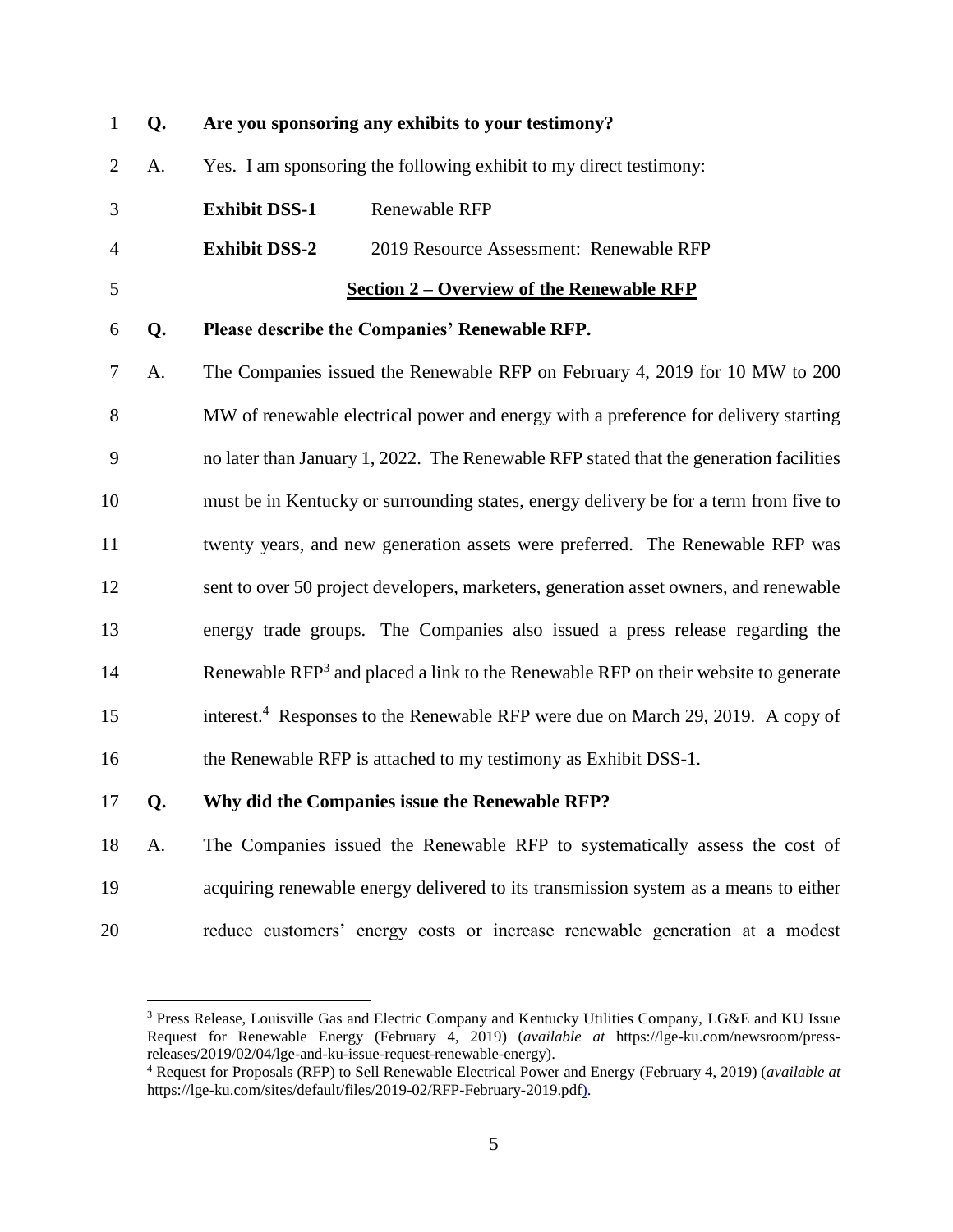incremental cost. As the Companies had recently proposed the establishment of a new <sup>2</sup> "green tariff" for larger customers in their pending rate cases,<sup>5</sup> the responses to the Renewable RFP would provide real transactional opportunities to support interest in what became known as Green Tariff Option #3 if the Kentucky Public Service Commission approved the proposal.

### **Q. Did the Renewable RFP fundamentally differ from other RFPs the Companies had previously issued?**

 A. No. It differed from previous RFPs only in it was focused exclusively on renewable generation technologies, preferred new generation projects, and was not issued to meet a need for reliability or capacity. The Renewable RFP was focused on trying to acquire lower cost energy that could displace energy on a non-firm basis from the Companies' existing fossil fuel fleet. By focusing on energy only, the Companies were increasing the likelihood that renewable generation would be competitive.

### **Q. Why did the Companies prefer new generation projects?**

 A. The Companies primarily made this request in anticipation that potential Green Tariff Option #3 customers would prefer new projects to meet "additionality" attributes for renewable energy. Often, to meet corporate sustainability goals, large corporations wish to promote their procurement of renewable energy from a new renewable generation source so their actions are viewed as supporting "additional" renewable generation beyond business as usual generating assets that would be added regardless of their own participation.

 *Electronic Application of Kentucky Utilities Company for an Adjustment of its Electric Rates,* Case No. 2018- 00294 (April 30, 2019); *Electronic Application of Louisville Gas and Electric Company for an Adjustment of its Electric and Gas Rates,* Case No. 2018-00295 (April 30, 2019).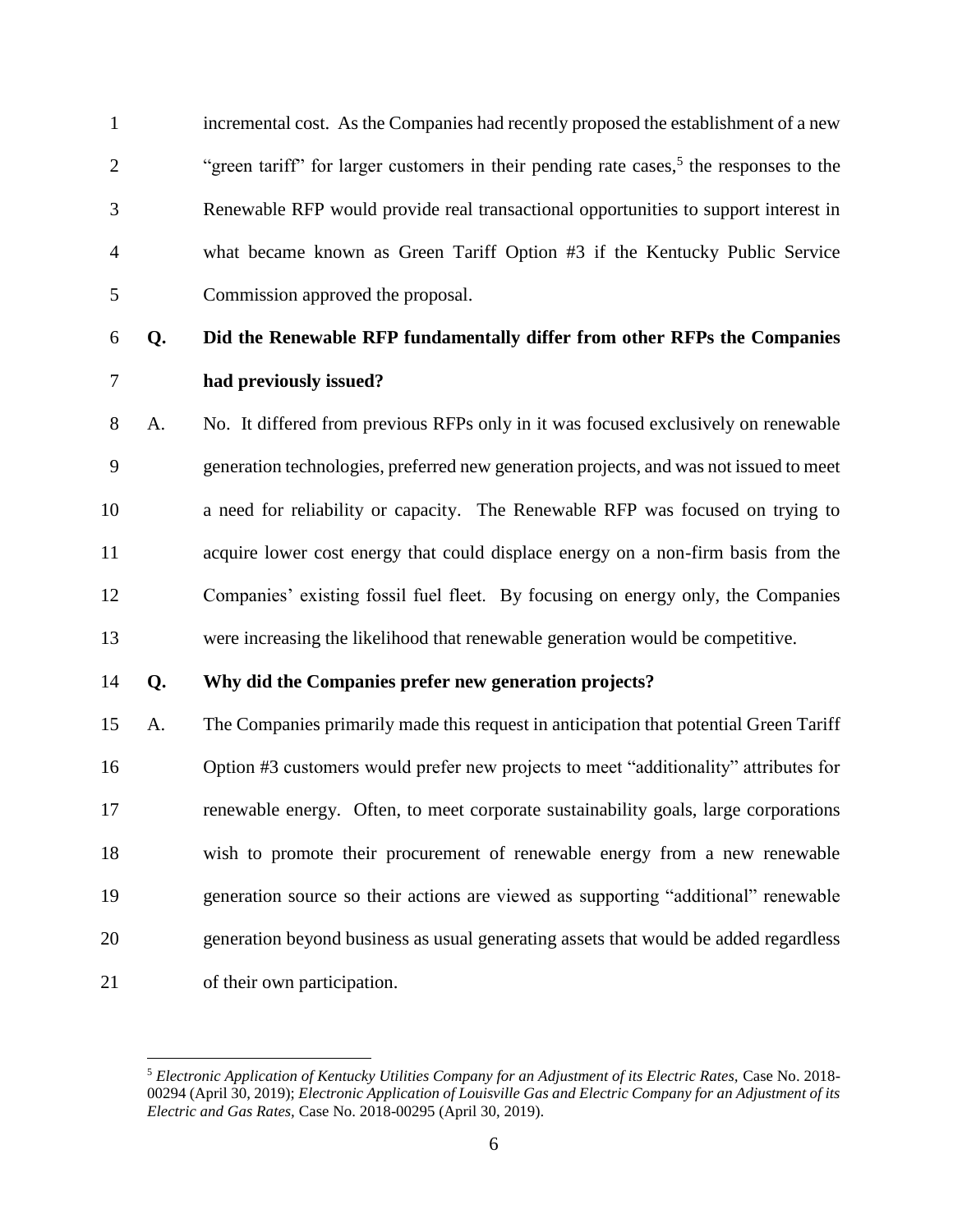### **Q. How many responses were received to the Renewable RFP?**

| $\overline{2}$ | A. | The Companies received 94 proposals from 16 respondents, including 71 initial        |
|----------------|----|--------------------------------------------------------------------------------------|
| 3              |    | proposals and 23 subsequent proposals that the Companies requested for revised sizes |
| $\overline{4}$ |    | and terms. The proposals were primarily for solar energy located in Kentucky but     |
| 5              |    | included wind energy in Illinois and Ohio and battery storage options in Kentucky.   |
| 6              |    | The proposals ranged between 10 MW and 200 MW in size, between 10 and 30 years       |
| 7              |    | in term, and between \$ /MWh and \$ MWh in price, on a level price basis. Figure     |
| 8              |    | 1 shows the range of responses.                                                      |



**Figure 1 – Distribution of Initial Solar and Wind Proposals' Costs and Terms**

### **Q. Please describe the process that was used to evaluate the responses.**

|    | 10 A. | The process used to evaluate the Renewable RFP is described in detail in "2019"   |
|----|-------|-----------------------------------------------------------------------------------|
| 11 |       | Resource Assessment: Renewable RFP," which is attached to my testimony as Exhibit |
| 12 |       | DSS-2. The Companies conducted their analysis of the Renewable RFP proposals in   |
| 13 |       | four phases:                                                                      |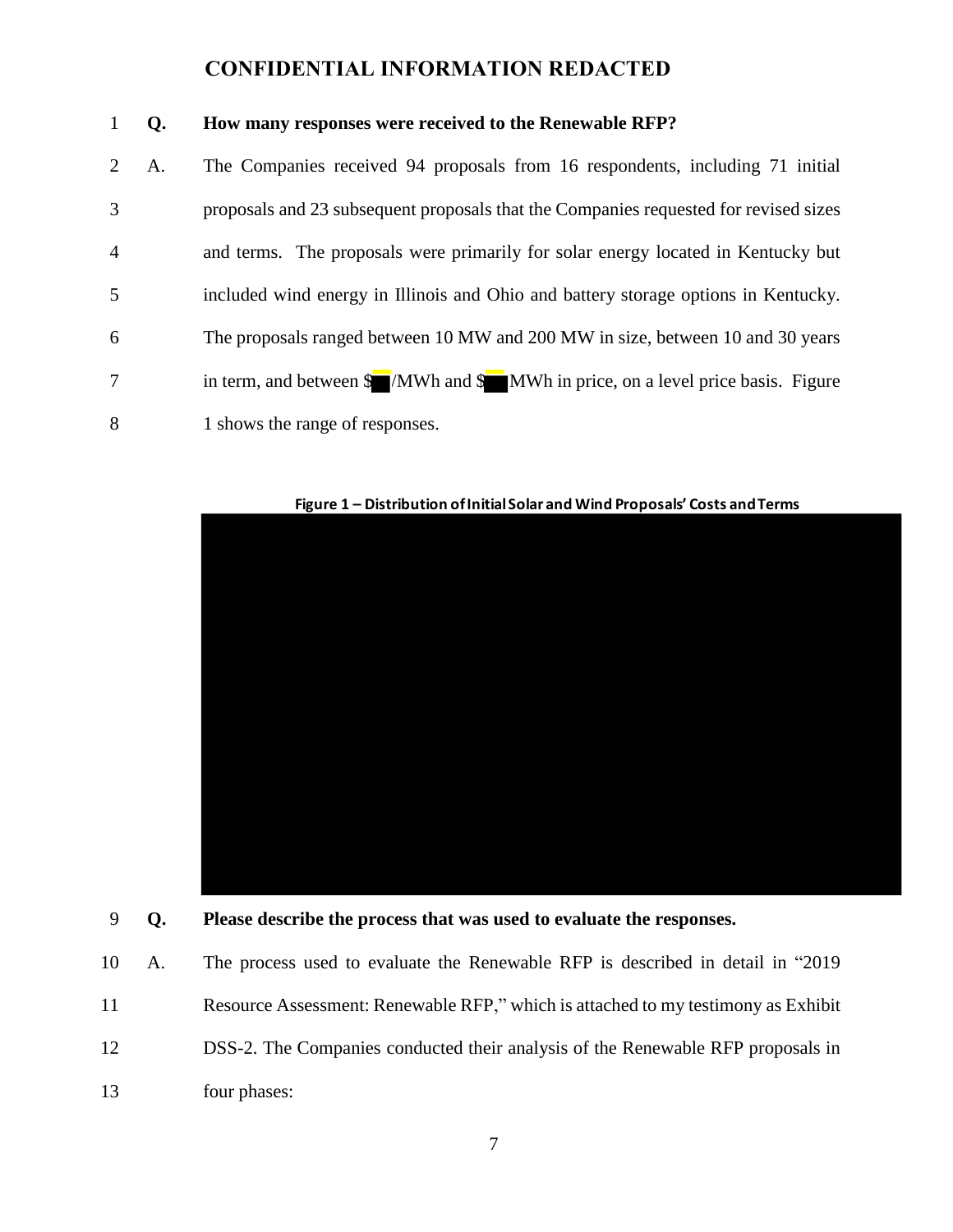| 1              |    | 1. A screening analysis was performed to identify the lowest cost proposals                |
|----------------|----|--------------------------------------------------------------------------------------------|
| $\overline{2}$ |    | among the various technology types, nameplate capacity sizes, and contract terms;          |
| 3              |    | 2. The lowest cost proposals from the screening analysis were evaluated in a               |
| 4              |    | detailed production cost analysis to estimate each proposal's impact to system energy      |
| 5              |    | costs and from this evaluation a short-list of bidders was developed;                      |
| 6              |    | 3. Best and final pricing and terms from the short-listed bidders were                     |
| 7              |    | evaluated; and,                                                                            |
| 8              |    | 4. The top proposal was evaluated based on new fuel forecasts from the 2020                |
| 9              |    | Business Plan and scenarios with CO <sub>2</sub> and renewable energy certificate ("RECs") |
| 10             |    | pricing.                                                                                   |
| 11             | Q. | Did the Companies conduct meetings with any of the short-listed bidders?                   |
| 12             | A. | Yes.                                                                                       |
| 13             | Q. | Please describe the nature and purpose of the meetings with these bidders.                 |
| 14             | A. | The Companies met with the best two evaluated short-listed bidders. These meetings         |
| 15             |    | allowed the Companies to address such issues as land control, local and state permits,     |
| 16             |    | transmission interconnection, construction schedule, the overall project timeline;         |
| 17             |    | plans for operation and maintenance of the facility and how those plans would align        |
| 18             |    | with the guaranteed availability; and each bidder's general project development            |
| 19             |    | experience and capabilities.                                                               |
| 20             | Q. | What was the Companies' criteria for determining the best proposal?                        |
| 21             | A. | The primary factor was the proposal's potential to lower customers' energy costs over      |
| 22             |    | the life of the contract with the least risk. Since both finalists proposed new generation |
| 23             |    | facilities, the Companies also focused considerable time and attention to each project's   |
|                |    |                                                                                            |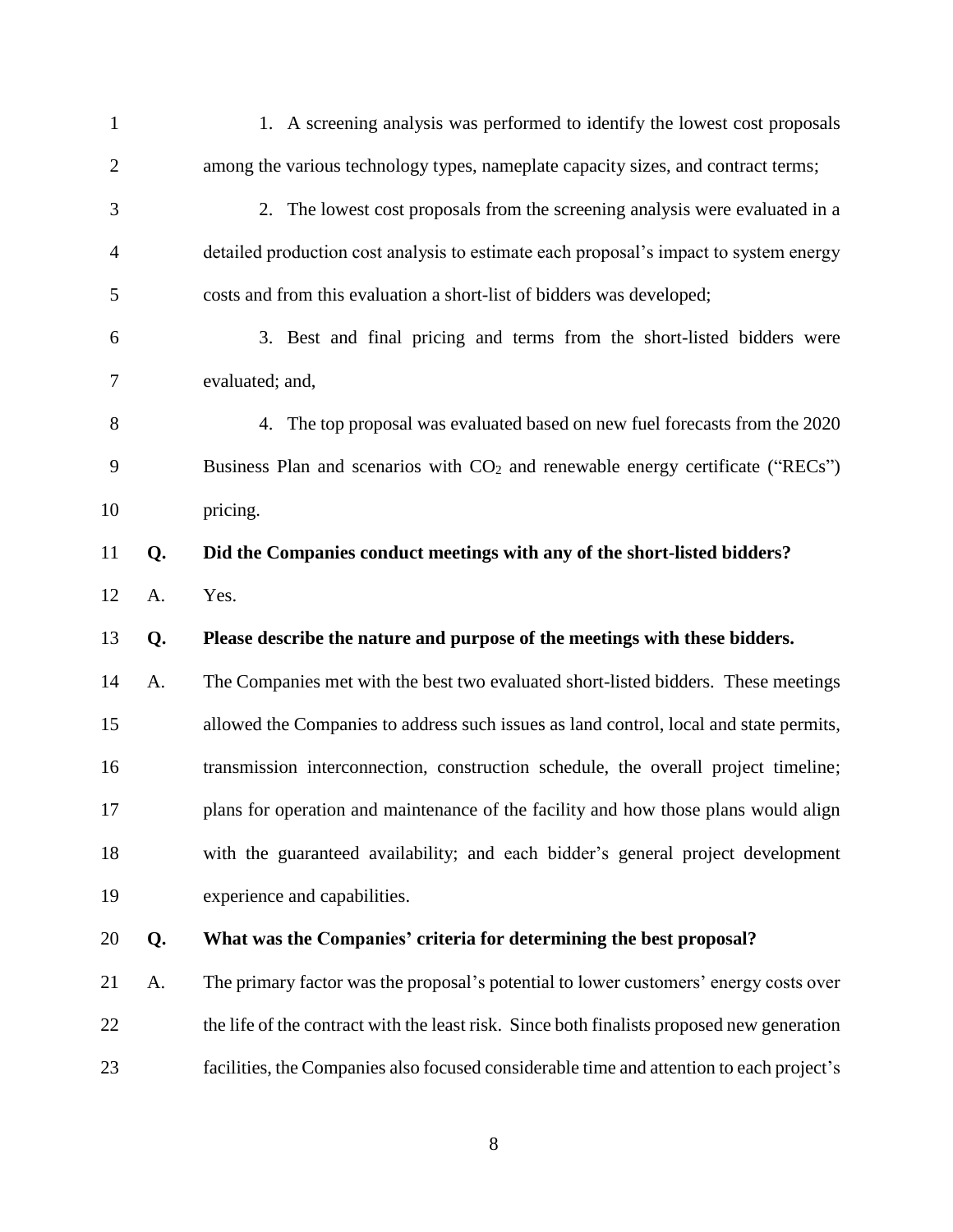1 attributes, the degree to which each developer had made progress on the project (e.g., 2 land control), and the developer's track record for developing, financing, and 3 constructing solar projects.

#### 4 Q. What did the Companies select as the best proposal?

5 A. The Companies have negotiated a 20-year, 100 MW nameplate solar contract with a 6 commercial operation target date of December 31, 2021 with ibV Energy Partners 7 ("ibV") for a level price of \$27.82/MWh. ibV Energy Partners is a wholly-owned 8 subsidiary of ib vogt GmbH of Berlin, Germany that has developed, built and 9 commissioned more than 80 projects while investing in and developing more than 2 10 GW of solar photovoltaic systems around the world. The actual contract counterparty 11 will be Rhudes Creek Solar, LLC, which is wholly owned by ibV. ibV Energy 12 Partners submitted its proposal for a 20-year, 100 MW nameplate solar contract during 13 the third phase of the evaluation process in response to the Companies' request to 14 short-listed bidders for proposals for a standardized set of contract capacities, terms 15 and start dates.

## 16 Q. The 2019 Resource Assessment states at Section 3.3 (Finalist Evaluation) that ibV 17 offered two possible project start dates, December 31, 2021 and December 31, 18 2022. Why did the Companies select the earlier project start date?

19 A. As I mentioned, the Companies stated in the Renewable RFP a preference for energy 20 delivery beginning before January 1, 2022. This preference was driven by (i) the 21 ability to provide renewable energy to potential Green Tariff Option #3 customers 22 earlier and (ii) a desire to mitigate uncertainties that increase with the passage of time. 23 For example, tax incentives for renewables are scheduled to decrease beginning in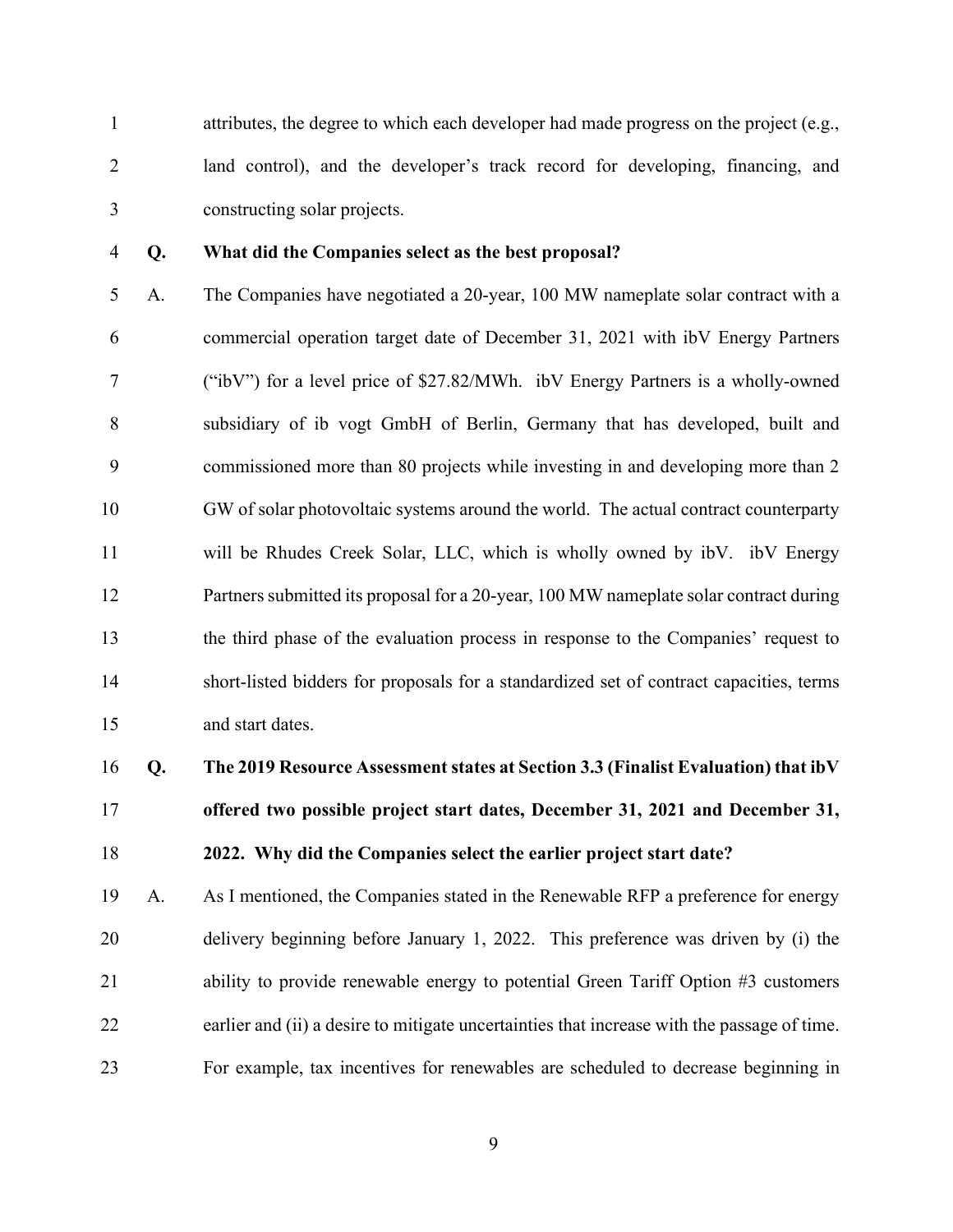2020. Also, as with any construction project, delay only allows the potential for issues to arise that could further delay the project. Furthermore, adding a resource sooner rather than later allows more time to learn how additional intermittent resources will impact the operation of the Companies' grid and generation fleet. This is especially important because many analysts are forecasting that solar and wind resources will become increasingly competitive with energy costs from coal generation. Despite the Companies' preference to begin receiving renewable energy earlier, the Companies' were willing to delay the start date if the delay produced material savings for customers.

 Late in the discussions, ibV proposed delaying the project by one year and 11 reducing the level price by **MWh.** This lower price level was not material, 12 saving only about \$ annually, and would have introduced unnecessary delay with all the associated delayed benefits and increased project risksthat I just discussed. **Q. The 2019 Resource Assessment states at Section 3.3 (Finalist Evaluation) that ibV also offered both level and escalating pricing. Why did the Companies select the level pricing alternative?**

 A. The Companies chose the level price option to (i) ensure the Solar Power Contract's price in the future does not become perceived as out of line with potential new renewable generation should future solar generation costs decline as some analysts forecast, (ii) reduce the risk from long-term future fuel price escalation, (iii) reduce 21 the risk from future REC price levels, and (iv) be more attractive to potential Green Tariff Option #3 customers with a preference for stable prices.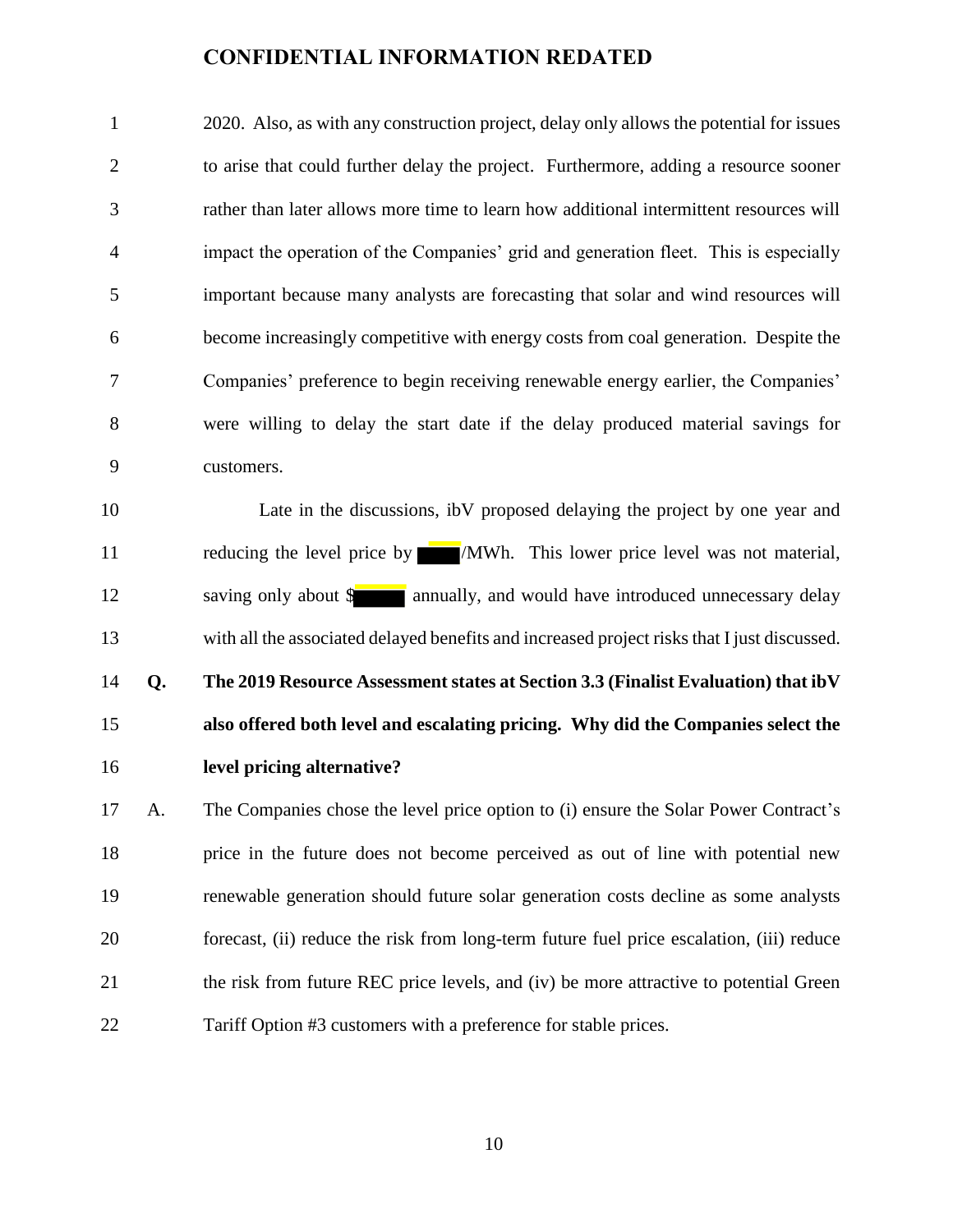### **Q. Why are the Companies moving forward with only one proposal and for less than the full 200 MW that was requested in the Renewable RFP?**

 A. The 200 MW request in the Renewable RFP was a maximum nameplate capacity, not a minimum. This project is the Companies' first foray into a solar contract and we have selected the best proposal and project from the Renewable RFP. It so happens that this project is for 100 MW nameplate. While a second-best proposal and project could have been selected and pursued to reach an arbitrary size of 200 MW in total renewable generation, the economics, risk profile, and ability to contract with potential Green Tariff Option #3 customers were not sufficiently compelling at this time to pursue a second contract.

 This project is a major step in solar generation for the Companies and the Commonwealth. If approved and constructed, it will be the one of the largest solar projects in Kentucky - 10 times larger than the Companies' Brown Solar project.

 Adding 100 MW of nameplate solar to the Companies' system will allow the Companies to gain additional experience in the integration of large solar facilities into the existing generation and transmission systems. For example, having a second large solar site will allow the Companies to better study the impact of geographical diversity on the coincident intermittence of multiple renewable resources. Finally, assuming this project and Solar Power Contract are successfully implemented, and solar costs continue to moderate, then the Companies' experience from the Renewable RFP, the subsequent analysis, and Solar Power Contract negotiations and implementation will provide valuable insights for future renewable generation efforts.

**Q. Will the Companies seek to add more renewable generation in the future?**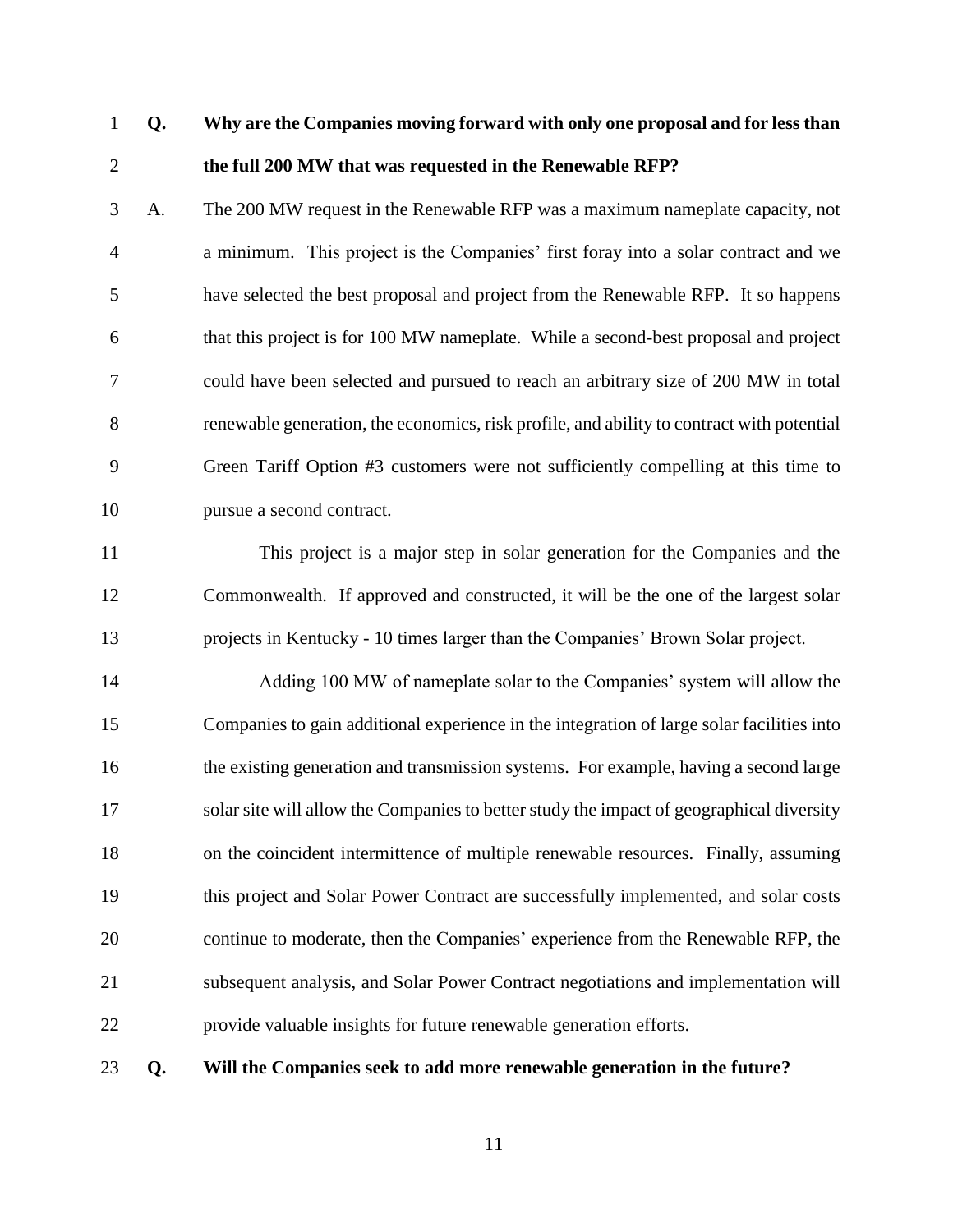| $\mathbf{1}$   | A. | The Companies are always seeking ways to lower their cost of providing energy to          |
|----------------|----|-------------------------------------------------------------------------------------------|
| $\overline{2}$ |    | their customers, regardless of generating technology. So long as renewable generation     |
| 3              |    | permits the Companies to lower their energy costs, they will seek to add more             |
| 4              |    | renewable generation.                                                                     |
| 5              | Q. | Were there any lessons learned that might impact future efforts to acquire                |
| 6              |    | renewable generation?                                                                     |
| $\tau$         | A. | Yes. The following factors clearly impacted pricing:                                      |
| 8              |    | Larger projects (100 MW or larger) were generally lower priced than smaller               |
| 9              |    | projects – in the range of $\sqrt{\frac{1}{2}}$ MWh to $\sqrt{\frac{1}{2}}$ MWh.          |
| 10             |    | A longer contract term (20 years) was less expensive than a shorter contract              |
| 11             |    | term (15 years) – in the range of $\sqrt{\frac{1}{2}}$ /MWh to $\sqrt{\frac{1}{2}}$ /MWh. |
| 12             |    | Therefore, to get the best pricing, future Green Option #3 customers will likely want     |
| 13             |    | to be part of a larger project like this one and be willing to commit to 20-year term.    |
| 14             |    | Similarly, the Companies will likely emphasize project size and contract term the next    |
| 15             |    | time they issue a renewable RFP.                                                          |
| 16             | Q. | Will any coal units be retired if the proposed Solar Power Contract is approved?          |
| 17             | А. | No. As demonstrated in the 2019 Resource Assessment, the energy from the Solar            |
| 18             |    | Power Contract is non-firm, must-take energy. Non-firm energy cannot be counted           |
| 19             |    | on to reliably serve load and, as the Resource Assessment demonstrates, the energy        |
| 20             |    | that is expected to be delivered will generally replace energy from higher cost           |
| 21             |    | resources. It is only in this context of non-firm, must-take energy that the Solar Power  |
| 22             |    | Contract is valuable to customers. Because the energy is "must-take," it is different     |
| 23             |    | from pure economy energy in that it is not dispatchable or guaranteed to be economic      |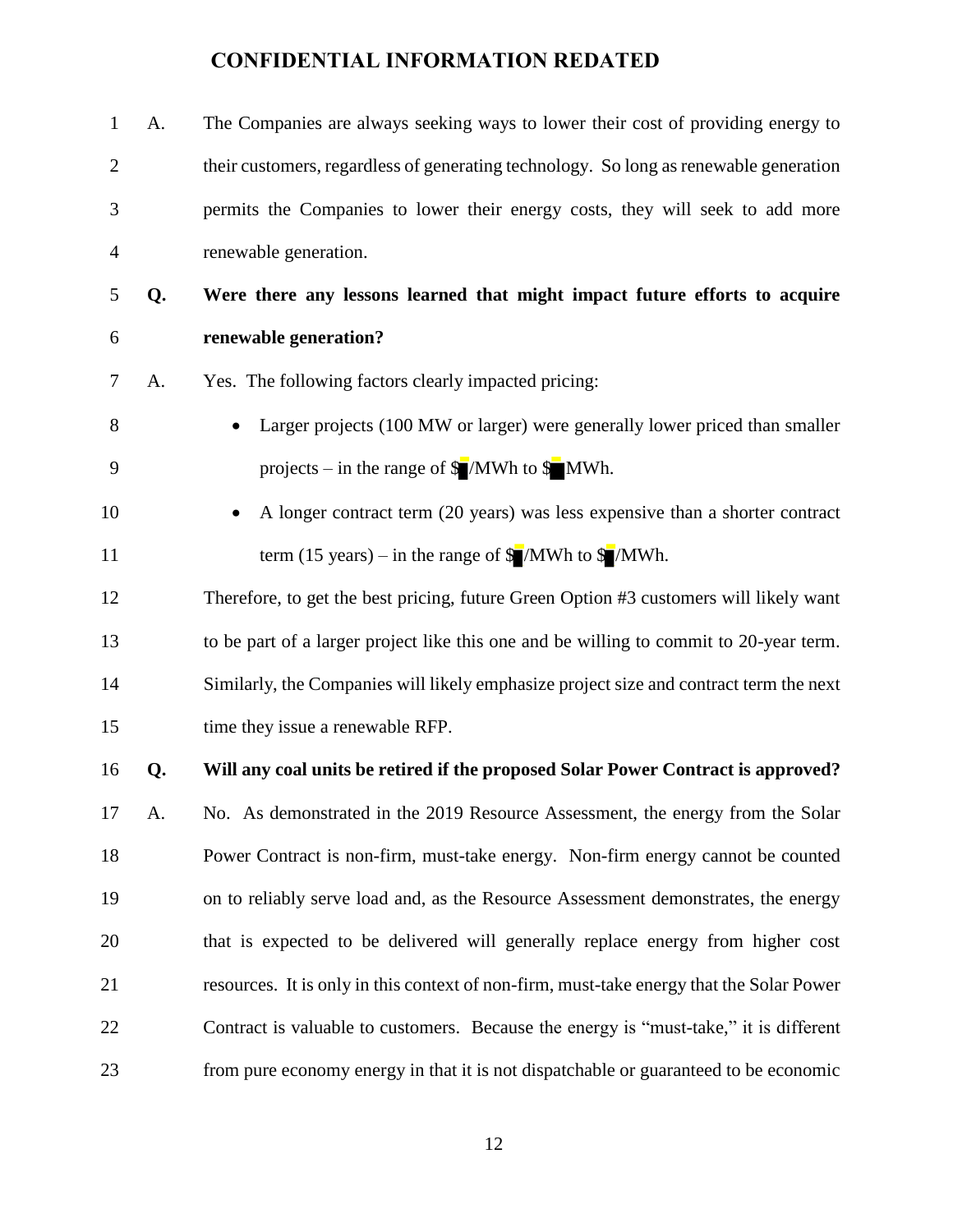in every hour. Without the reliability and grid services that are provided by the Companies' existing coal and natural gas fleet, the Companies would not move forward with any of the Renewable RFP proposals.

**Q. Should the proposals that included battery storage be considered firm capacity?**

 A. Yes. However, as discussed in Section 3.2.1 of the 2019 Resource Assessment, the Companies evaluated the battery proposals as a dispatchable resource comparable to an existing natural gas-fired simple cycle turbine and were determined not to be economic. The analysis demonstrated that batteries are not currently economically viable to replace the Companies' existing dispatchable capacity. Furthermore, since battery storage can be charged with any type of generation, the more reliable the energy source for charging the battery, the more reliable the battery becomes. Hence, intermittent generation from wind and solar may not be the best source for reliably charging a battery.

 **Q. In the Companies' evaluation of the various proposals, did they assume that a long-term purchase power contract would be treated as long-term debt by the debt rating agencies?**

 A. No, not in the evaluation contained in the 2019 Resource Assessment. However, it is 18 quite possible that the rating agencies may view the Solar Power Contract or any future long-term purchase power agreement as a debt equivalent. Should that be the case, the Companies will include in future evaluations any potential cost implications from treating long-term purchase power contracts as debt.

 **Q. What would be the impact to the Companies should rating agencies treat the Solar Power Contract or any future purchase power contracts as long-term debt?**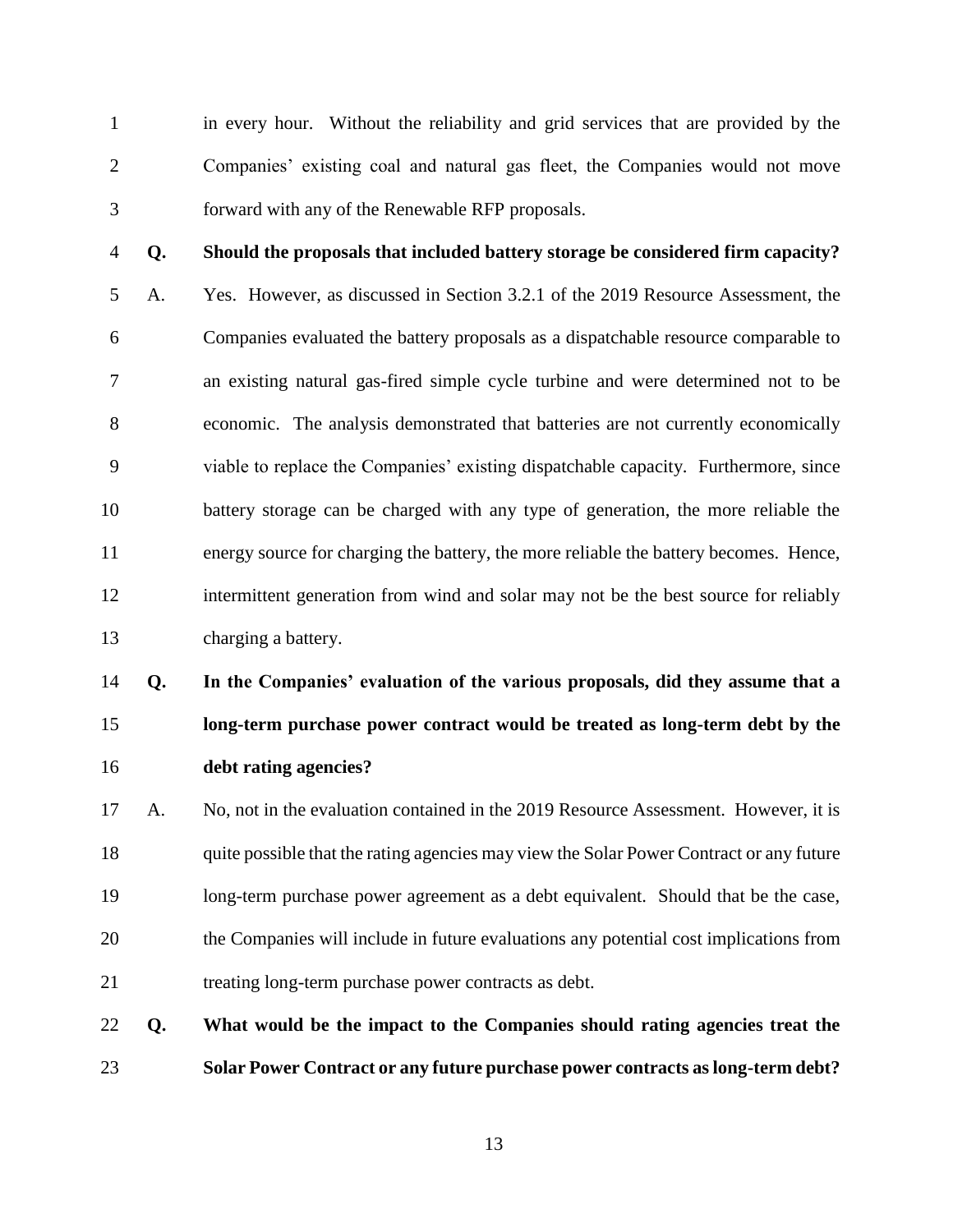A. If the Companies' took no actions to adjust their equity balance to offset a portion of the higher level of debt calculated by the rating agencies or adjust other rating criteria, then it is possible that the Companies' debt would be downgraded which would increase future borrowing costs. The Companies will monitor this issue and take the appropriate actions to mitigate the risk of any negative consequences from long-term purchase power agreements on future borrowing costs and our customers' rates.

### <span id="page-13-0"></span>**Section 3 – Impact of the Solar Power Contract on Future Energy Costs**

### **Q. How will energy from the Solar Power Contract be allocated between Toyota, Dow, and all customers?**

 A. For each interval of time (e.g., an hour), the energy received from the Solar Power Contract will be allocated as follows: 50 percent to Toyota, 25 percent to Dow, and 25 percent to all customers. Furthermore, of the portion allocated to all customers, 39 13 percent is allocated to LG&E customers and 61 percent is allocated to KU customers. 14 This means that, of the 25 percent that is not allocated to Toyota and Dow, all LG&E customers will receive 9.75 percent and all KU customers will receive 15.25 percent of the energy in an hour. For example, if during an hour the Rhudes Creek Solar plant produced 60 MWh then Toyota would receive 30 MWh, Dow would receive 15 MWh, 18 all LG&E customers would receive 5.85 MWh (= 60 MWh  $*$  9.75%), and all KU customers would receive 9.15 MWh (= 60 MWh \* 15.25%). Table 1 summarizes these allocations.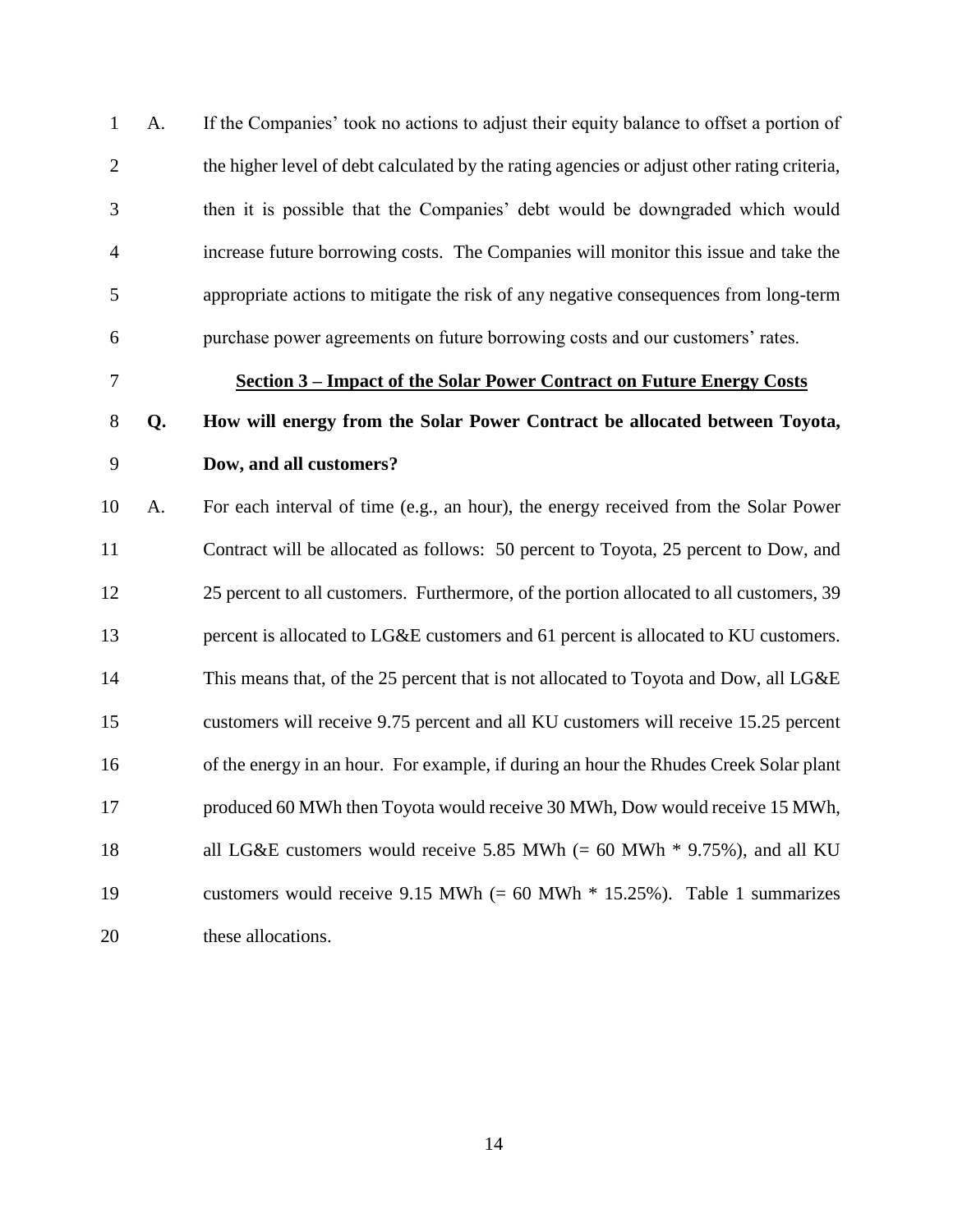|                            | <b>Table 1</b>   |               |                               |                |
|----------------------------|------------------|---------------|-------------------------------|----------------|
|                            | All              |               | <b>Green Tariff Option #3</b> | <b>Overall</b> |
|                            | <b>Customers</b> | <b>Toyota</b> | <b>Dow</b>                    |                |
| <b>Total Solar Power</b>   | 25%              | 50%           | 25%                           | 100%           |
| <b>Contract Allocation</b> |                  |               |                               |                |
|                            |                  |               |                               |                |
| <b>Customer Assignment</b> |                  |               |                               |                |
| by Utility                 |                  |               |                               |                |
| LG&E                       | 39%              | --            |                               |                |
| KU                         | 61%              | 100%          | 100%                          |                |
|                            |                  |               |                               |                |
| <b>Utility Solar Power</b> |                  |               |                               |                |
| <b>Contract Allocation</b> |                  |               |                               |                |
| LG&E                       | 9.75%            |               |                               | 9.75%          |
| KU                         | 15.25%           | 50%           | 25%                           | 90.25%         |

1 **Q. Will the Companies acquire renewable energy certificates ("RECs") with the** 

### 2 **energy purchased from the Solar Power Contract?**

3 A. Yes. For each MWh of energy that the Companies purchase via the Solar Power 4 Contract they will receive one REC at no additional cost.

### 5 **Q. What will the Companies do with these RECs?**

 A. Absent an obligation in Kentucky or Virginia for renewable energy, the RECs associated with the energy that is delivered to all customers will be sold into the market, with the proceeds being returned to all customers, just as is currently done with the RECs created by Brown Solar. The RECs associated with the energy delivered to Toyota and Dow will be transferred to those two customers at no additional cost since they will be paying for that energy under their RPAs.

### 12 **Q. Please describe the economic implications of the Solar Power Contract to all** 13 **customers, excluding the energy that will be delivered to Toyota and Dow.**

14 A. The Companies evaluated the Solar Power Contract under numerous scenarios, which 15 considered the uncertainty in fuel prices,  $CO<sub>2</sub>$  emissions prices, REC prices, and the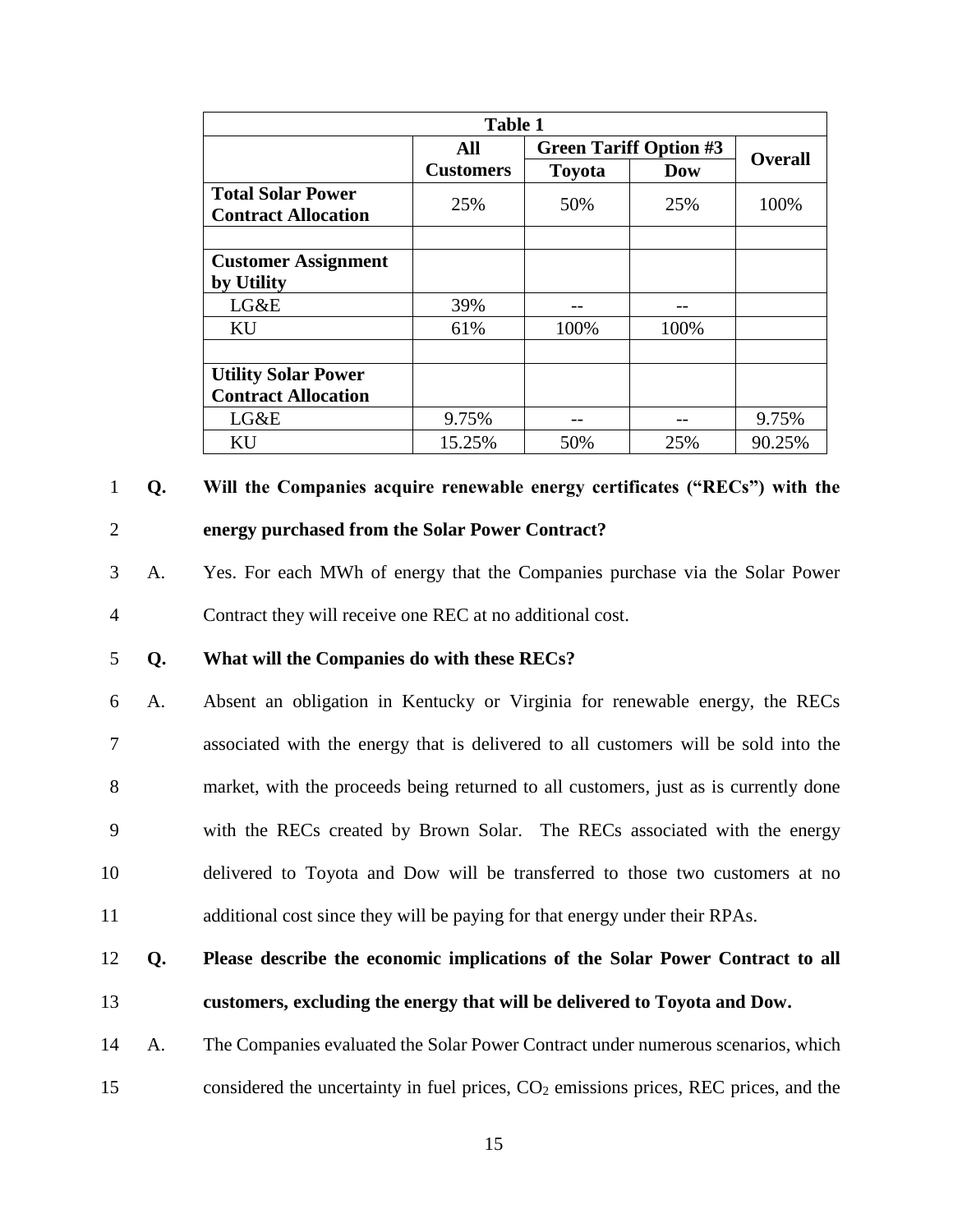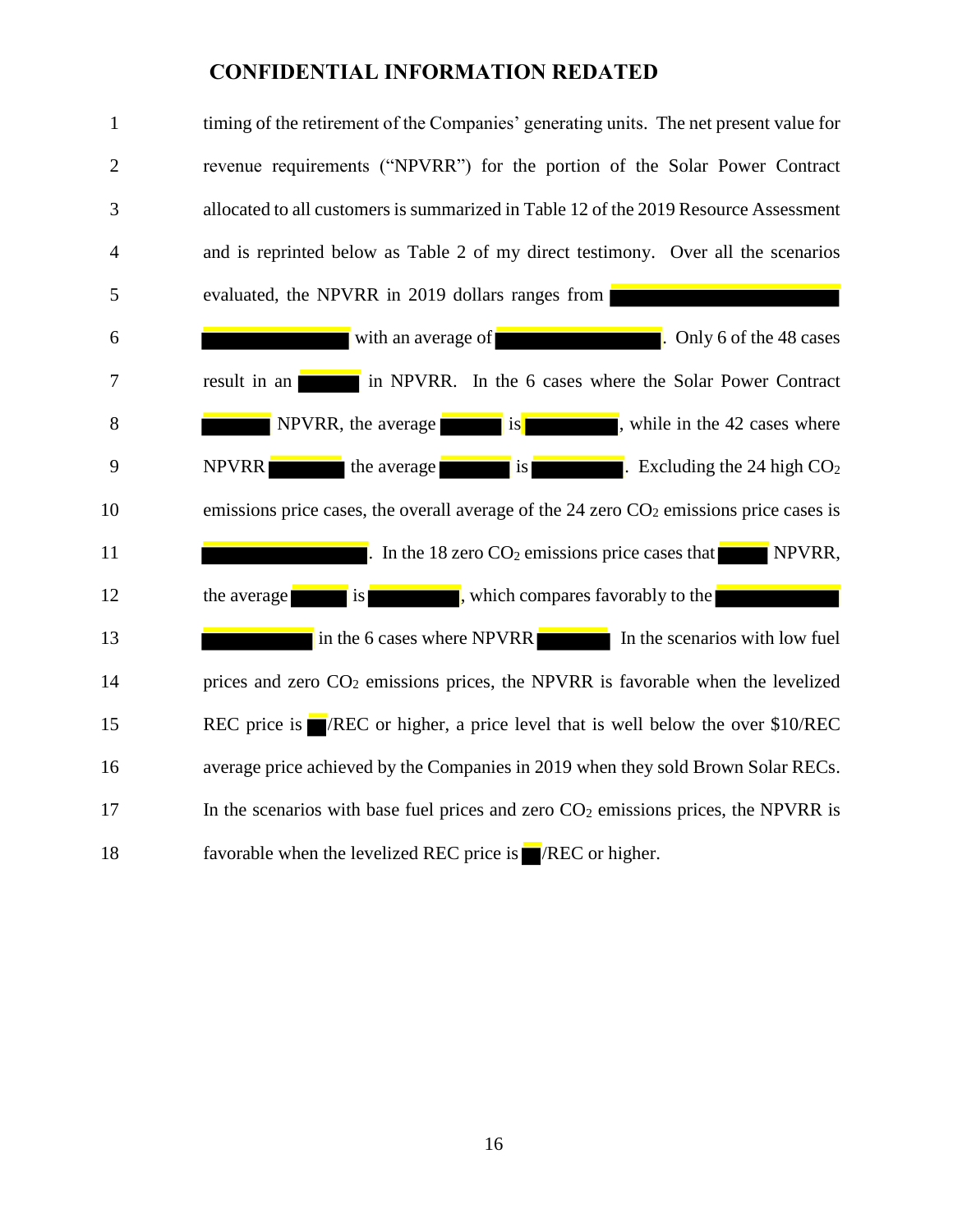|                 |                  |                  | <b>Table 2</b> |                            |        |              |
|-----------------|------------------|------------------|----------------|----------------------------|--------|--------------|
|                 | CO <sub>2</sub>  |                  |                | <b>Levelized REC Price</b> |        |              |
| <b>Fuel</b>     | <b>Emissions</b> | <b>Unit Life</b> |                |                            |        |              |
| <b>Price</b>    | <b>Price</b>     | <b>Scenario</b>  |                |                            |        |              |
| <b>Scenario</b> | <b>Scenario</b>  |                  | <b>\$0/REC</b> | <b>S</b> /REC              | \$/REC | <b>SVREC</b> |
|                 | Zero             | 55-Year          |                |                            |        |              |
| Low             |                  | 65-Year          |                |                            |        |              |
|                 | High             | 55-Year          |                |                            |        |              |
|                 |                  | 65-Year          |                |                            |        |              |
|                 | Zero             | 55-Year          |                |                            |        |              |
|                 |                  | 65-Year          |                |                            |        |              |
| <b>Base</b>     | High             | 55-Year          |                |                            |        |              |
|                 |                  | 65-Year          |                |                            |        |              |
|                 | Zero             | 55-Year          |                |                            |        |              |
|                 |                  | 65-Year          |                |                            |        |              |
| <b>High</b>     |                  | 55-Year          |                |                            |        |              |
|                 | <b>High</b>      | 65-Year          |                |                            |        |              |

### 1 **Q. Will the Solar Power Contract likely reduce the cost of energy for customers over**  2 **its 20-year life?**

 A. Yes. While the renewable energy is not likely to result in lower energy costs in every hour of the Solar Power Contract's 20-year term, the Companies expect that the Solar Power Contract will reduce energy costs on a present value basis over the 20-year term, depending on commodity prices as I just discussed. RECs are currently trading between \$6 and \$7 per REC through 2021, but there is no liquid market for RECs to cover the period of the proposed Solar Power Contract and new laws regarding RECs may be enacted. However, if the current market price for 2021 RECs persists only 10 through or , the ibV proposal is favorable in the base fuel price and low fuel 11 price scenarios, respectively, assuming zero  $CO<sub>2</sub>$  emissions prices. If REC prices are 12 \$0/REC, the likely worst-case scenario in any year will be that the price of energy 13 from the Solar Power Contract is approximately  $\sqrt{\frac{1}{2}}$  MWh greater than the Companies' avoided fuel cost and results in an increase in fuel costs of approximately \$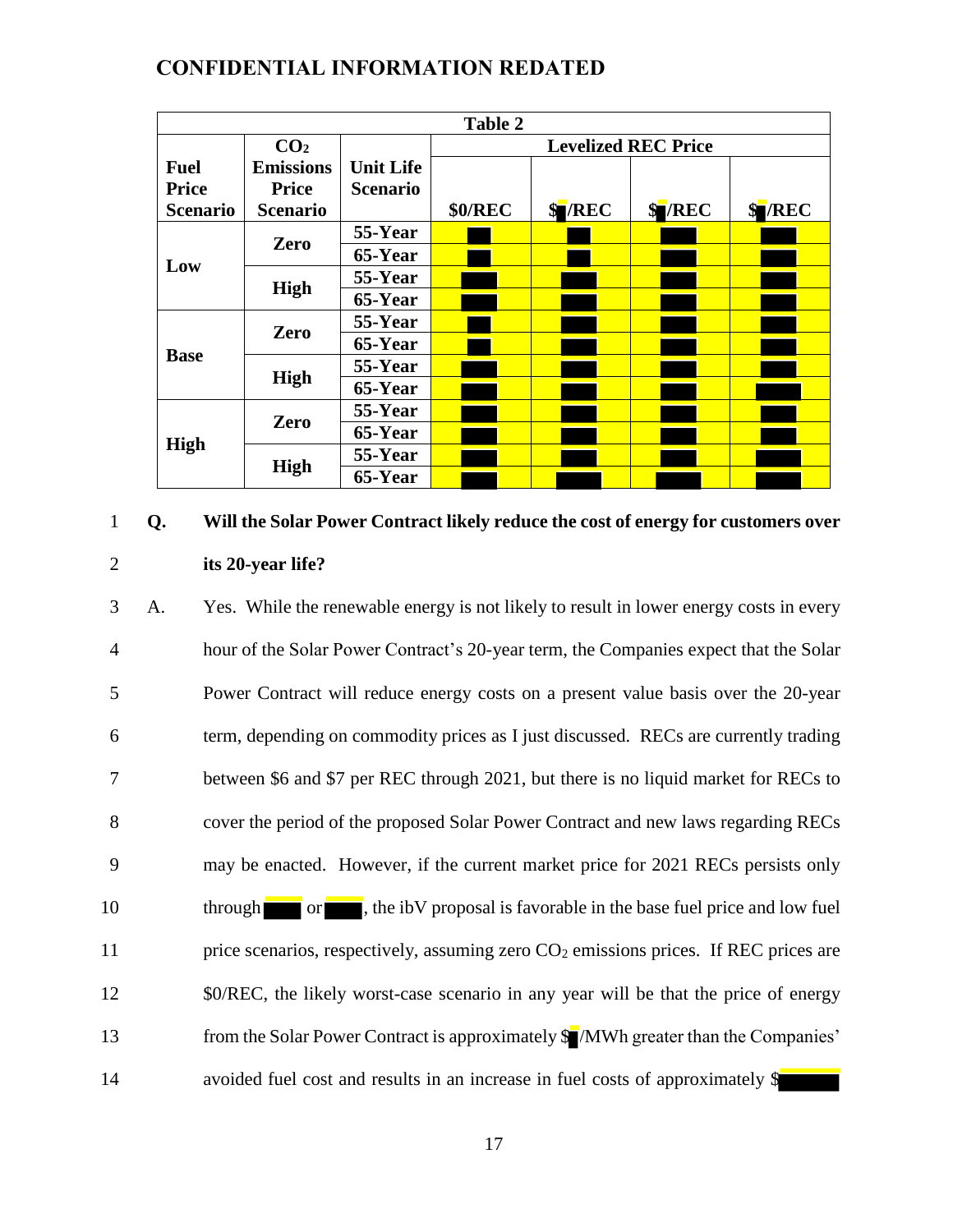- 1 (25 MW x 8760 hours x 25% capacity factor x \$ /MWh). Given that the Companies' 2 annual fuel expense is approximately \$800 million, this potential \$ increase in fuel cost is insignificant.
- **Q. You have stated that the energy purchased under the Solar Power Contract will potentially reduce energy costs for customers by displacing higher cost energy. How much of this energy reduction will come from coal and natural gas generation?**
- A. All of it. Sections 3.2 and 3.4.2 of the Resource Assessment discuss how the avoided cost of the existing generation fleet was calculated and why the vast majority of the energy displaced by the Solar Power Contract will likely be coal generation. Even when natural gas generation from simple cycle gas turbines are on-line, the marginal heat rate of coal is higher than the gas turbines so that almost all the displaced energy is from coal generation. However, as coal units are assumed to be replaced by natural gas generation in the analysis and as gas prices increase, the percentage of Solar Power Contract energy that displaces coal generation decreases and the percentage of Solar Power Contract energy that displaces natural gas generation increases. Table 10 of the Resource Assessment shows the annual reduction in coal generation for each scenario evaluated.
- 
- **Q. Approximately how much less coal would the Companies utilize as a result of purchasing energy from the Solar Power Contract?**
- 21 A. The amount will vary based on the fuel and  $CO<sub>2</sub>$  price scenarios but averages 66,000 tons annually and ranges up to 101,000 tons annually. This compares to the approximately 12.5 million tons that the Companies currently utilize each year.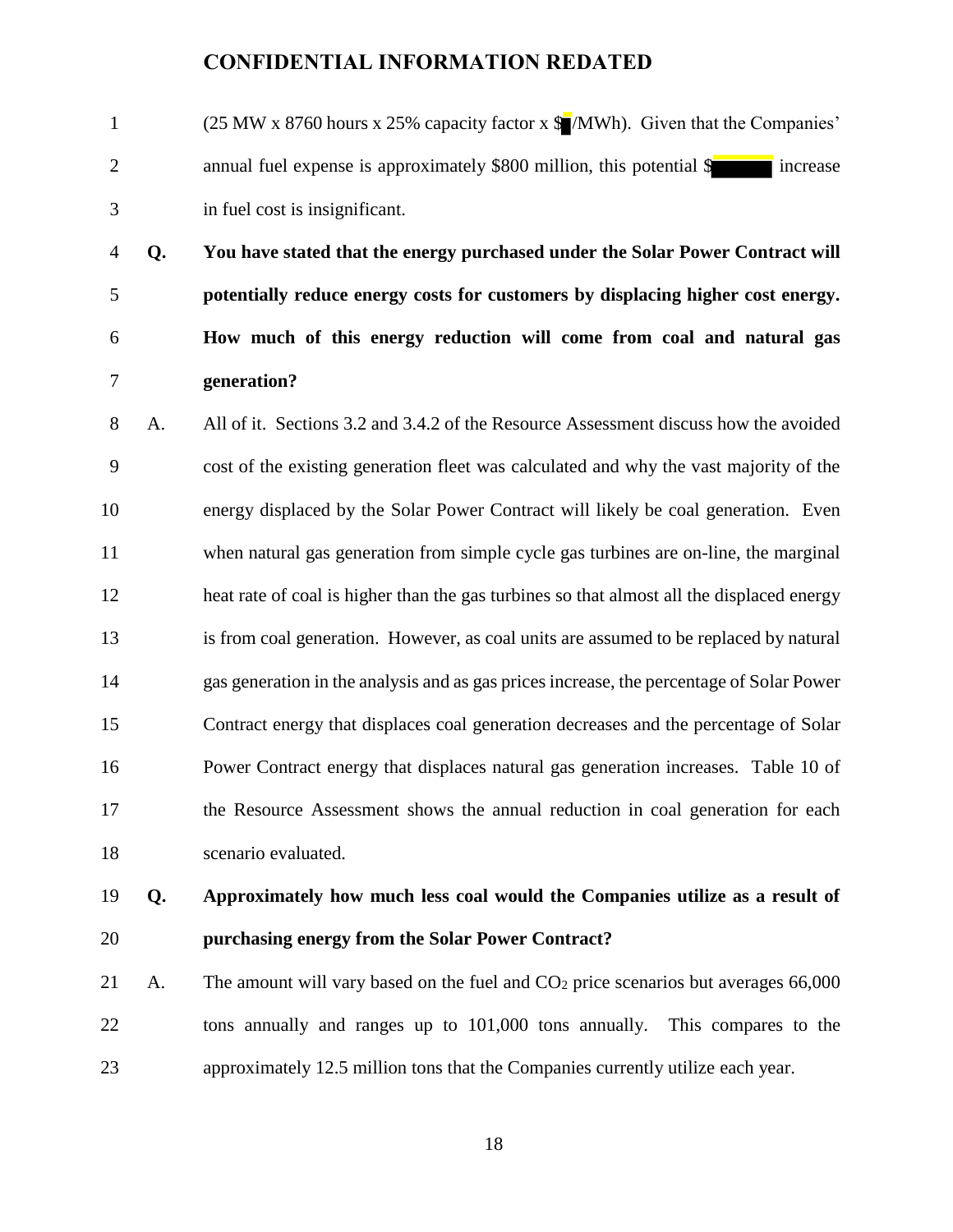**Q. Since the energy from the Solar Power Contract will be displacing fossil fuel- based generation, what is the anticipated impact on the Companies' CO<sup>2</sup> emissions?**

4 A. The level of CO<sub>2</sub> emissions reductions depends primarily on the type of generation 5 that is displaced, which varies based on the fuel and  $CO<sub>2</sub>$  price scenario.  $CO<sub>2</sub>$  emissions are approximately 1 ton/MWh for coal generation, 0.6 tons/MWh for simple-cycle combustion turbines, and approximately 0.4 tons/MWh for natural gas 8 combined cycle units. Table 11 in the Resource Assessment shows annual  $CO<sub>2</sub>$  emissions reductions for each of the scenarios evaluated. Over the first several years 10 of the Solar Power Contract,  $CO<sub>2</sub>$  emissions reductions range from 210,000 tons to 11 230,000 tons. By the end of the 20-year term, the range of CO<sub>2</sub> emissions reductions is 70,000 tons to 170,000 tons.

### **Q. Have the Companies included potential off-system sales impacts from the Solar Power Contract in their analysis?**

 A. No. Off-system sales are very small compared to total system costs and are highly uncertain due to market factors that are out of the Companies' control. Therefore, consistent with the Companies' prior practice for making resource planning decisions, the potential impact to off-system sales was not included in the evaluation.

- **Q. Was the process used to evaluate the Renewable RFP proposals materially different from the process the Companies have used in the past to evaluate alternative generation resources?**
- A. No. As in prior generation resource evaluations, the Companies performed an initial screening of the alternatives, followed by a detailed production cost analysis focusing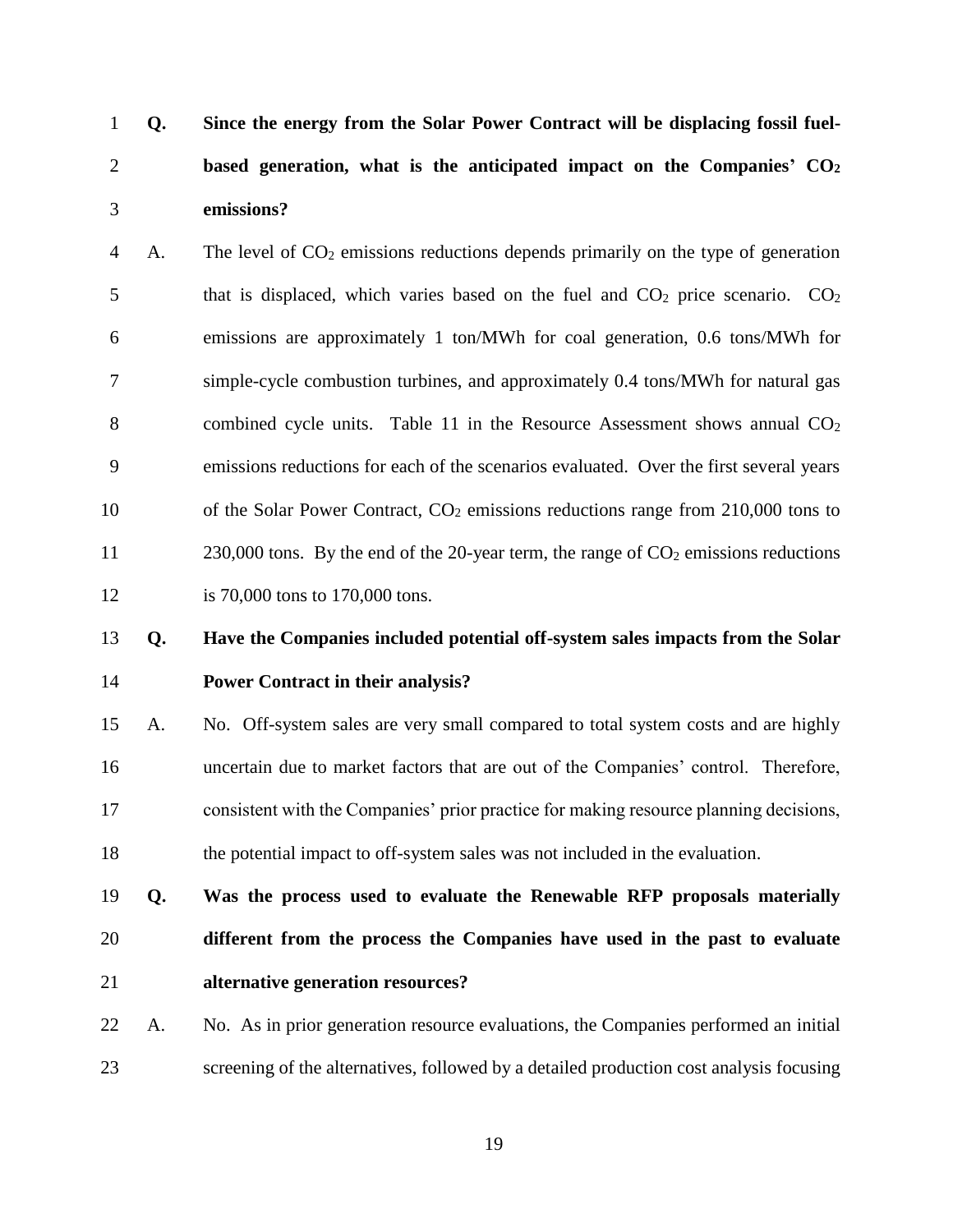1 on multiple fuel and  $CO<sub>2</sub>$  emissions price scenarios to identify the option with the least-cost NPVRR. In this case, one slight difference is that the Companies did not explicitly run each resource through the PROSYM model but instead used output from PROSYM to calculate decremental costs in order to hold unit commitment constant. It was necessary to hold unit commitment constant due to the uncertain and intermittent nature of the solar and wind resources and the need to ensure system reliability each and every hour.

### **Q. Is it your opinion that the Solar Power Contract is a good value for customers?**

 A. Yes. The Companies' analysis indicates that the Solar Power Contract will likely 10 reduce the cost of energy for customers and reduce  $CO<sub>2</sub>$  emissions with limited anticipated operational issues. The Solar Power Contract provides a stable energy price for its 20-year term at a level that is likely to be competitive with the Companies' coal and simple cycle natural gas generation in the long run. Given the existence and price levels of today's REC market, it is likely that the near-term higher energy cost of the Solar Power Contract can be more than offset with REC sales. Finally, it will provide useful information for integrating additional cost-effective renewable generation on the Companies' system in the future.

### <span id="page-19-0"></span>**Section 4 – Overview of the Solar Power Contract**

### **Q. Please describe the key attributes of the Solar Power Contract.**

 A. The Solar Power Contract is with Rhudes Creek Solar, LLC ("Seller"), a wholly owned subsidiary of ibV Energy Partners, LLC. The contract requires the solar generation facility to begin commercial operations no later than December 31, 2021 with limited extensions for force majeure and unforeseeable condition precedent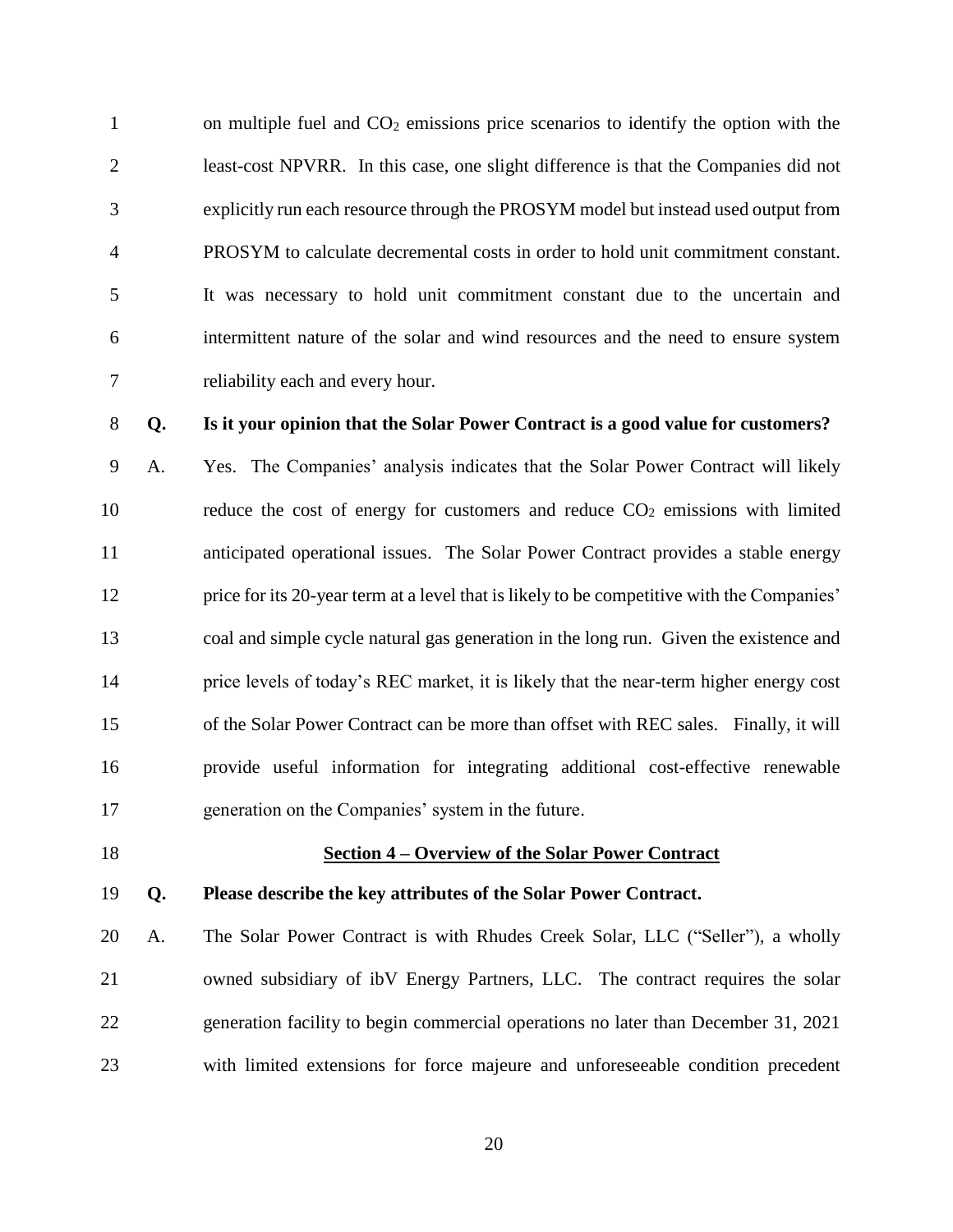| 12             | Q. | What is the process timeline that the parties negotiated assuming the Commission                              |
|----------------|----|---------------------------------------------------------------------------------------------------------------|
| 11             |    | terminate the Solar Power Contract. <sup>11</sup>                                                             |
| 10             |    | related activities. The failure to achieve these milestones permits the Companies to                          |
| 9              |    | milestones related to state and local permitting, securing financing, and construction                        |
| 8              |    | commercial operation date of December 31, 2021, the contract establishes various                              |
| 7              |    | support. <sup>10</sup> Finally, to ensure the project is progressing in a timely manner toward the            |
| 6              |    | contractual obligations, the contract requires the Seller to provide certain credit                           |
| 5              |    | facility at no additional charge to the Companies. <sup>9</sup> To ensure the Seller performs its             |
| $\overline{4}$ |    | the term of the agreement. <sup>8</sup> It requires the Seller to transfer the RECs produced by the           |
| 3              |    | Guarantee") to provide reasonable assurance that the facility will be maintained over                         |
| $\overline{2}$ |    | The contract contains an energy availability mechanism (called the "Availability"                             |
| $\mathbf{1}$   |    | delays. <sup>6</sup> The as-available solar energy is priced at a level rate of \$27.82 per MWh. <sup>7</sup> |

# 13 approves the Companies' application?

14 A. Sections 6.1 and 6.2 of the Solar Power Contract establish several milestones (termed 15 "tiers" in the contract) that must be achieved before the Companies can receive energy 16 from the solar facility in December 2021. First, and in parallel with the Companies' 17 obtaining Commission approval, the Seller has until March 31, 2020 to finalize 18 transmission line easements, receive an environmental assessment and site title report, 19 and to obtain a ruling or other assurance from the Kentucky Department of Revenue 20 regarding the facility taxation. Second, by June 30, 2020, the Seller must obtain all

<sup>6</sup> Solar Power Contract at art. 4.

 $7$  *Id.* at § 1.4 (defining Solar Energy Payment Rate).

<sup>&</sup>lt;sup>8</sup> *Id.* at § 8.3

 $9$  *Id.* at § 7.1, § 7.3, and § 8.1.

 $10$  *Id.* at art. 11.

 $11$  *Id.* at art. 6.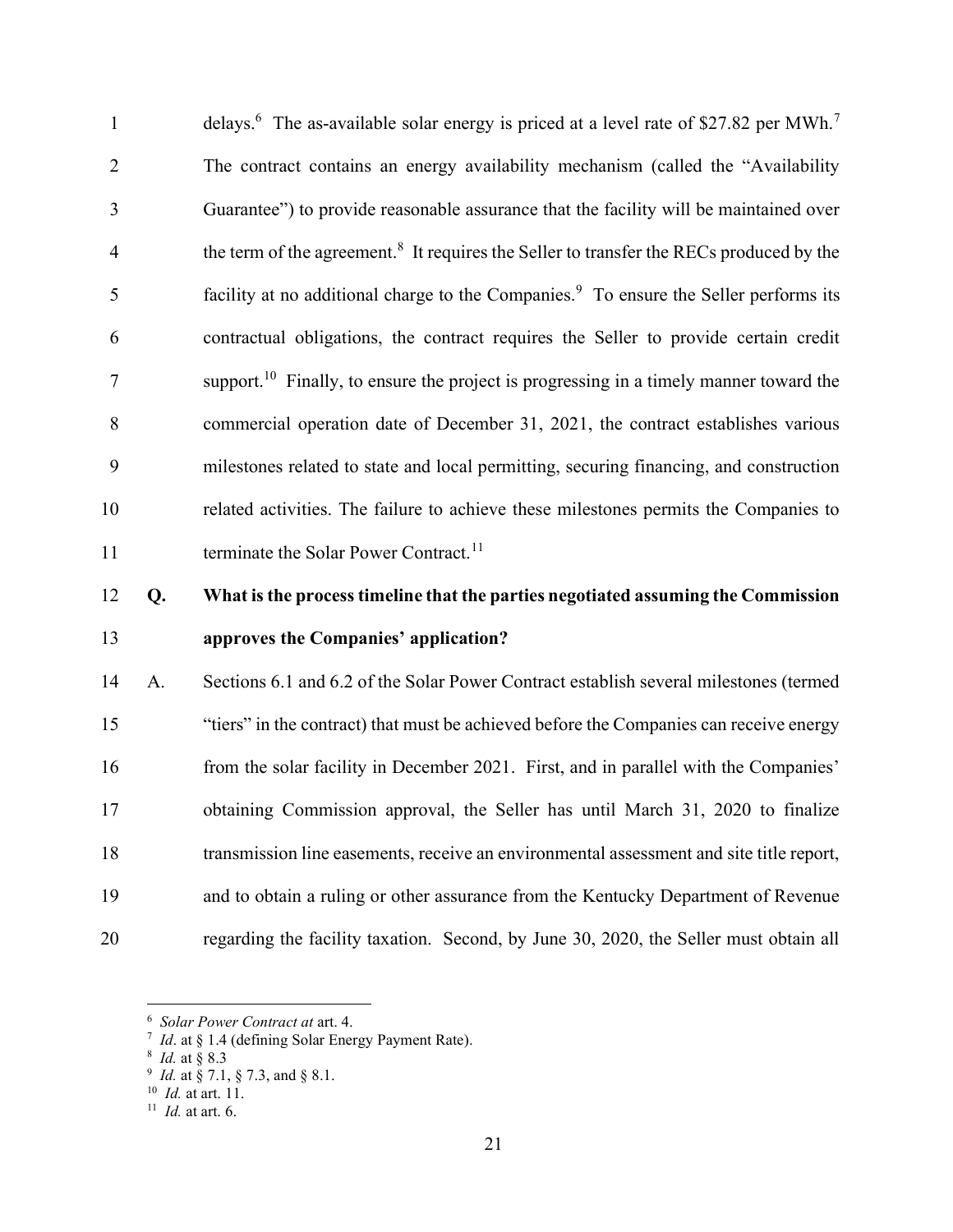siting, zoning, planning commission, and other governmental permits necessary for the facility's construction and operation. Third, by December 31, 2020, the Seller must have received approval for the facility from the Kentucky State Board on Electric Generation and Transmission Siting and received several items related to transmission system interconnection. Likewise, by December 31, 2020, the Companies must obtain the appropriate transmission service to deliver the energy from the solar facility to its customers. Finally, by March 31, 2021, the Seller must secure construction financing. Overall, approvals and permitting are expected to occur in 2020 with construction taking place through 2021.

### **Q. What are the Companies' rights and remedies if these milestones are not met?**

- A. Section 6.3 of the Solar Power Contract details each party's rights and available remedies if the milestones in Sections 6.1 and 6.2 are not met. Generally, a party can provide a notice of termination pending a specific cure period to remedy an issue. For example, if the Kentucky Department of Revenue has not issued a ruling regarding tax treatment of the solar facility by March 31, 2020, either the Buyers or the Seller may issue a notice of termination.
- **Q. What will happen if this Commission denies the Companies' application?**
- A. Assuming the reason(s) for the denial cannot be addressed in a manner mutually acceptable to all parties and the Commission, the Companies would terminate the Solar Power Contract and the RPAs with Toyota and Dow.

### **Q. Please describe the Seller's "availability" obligations to the Companies.**

 A. Section 8.3 of the Solar Power Contract sets forth the availability requirements that the Seller must meet. These requirements address the performance of the equipment,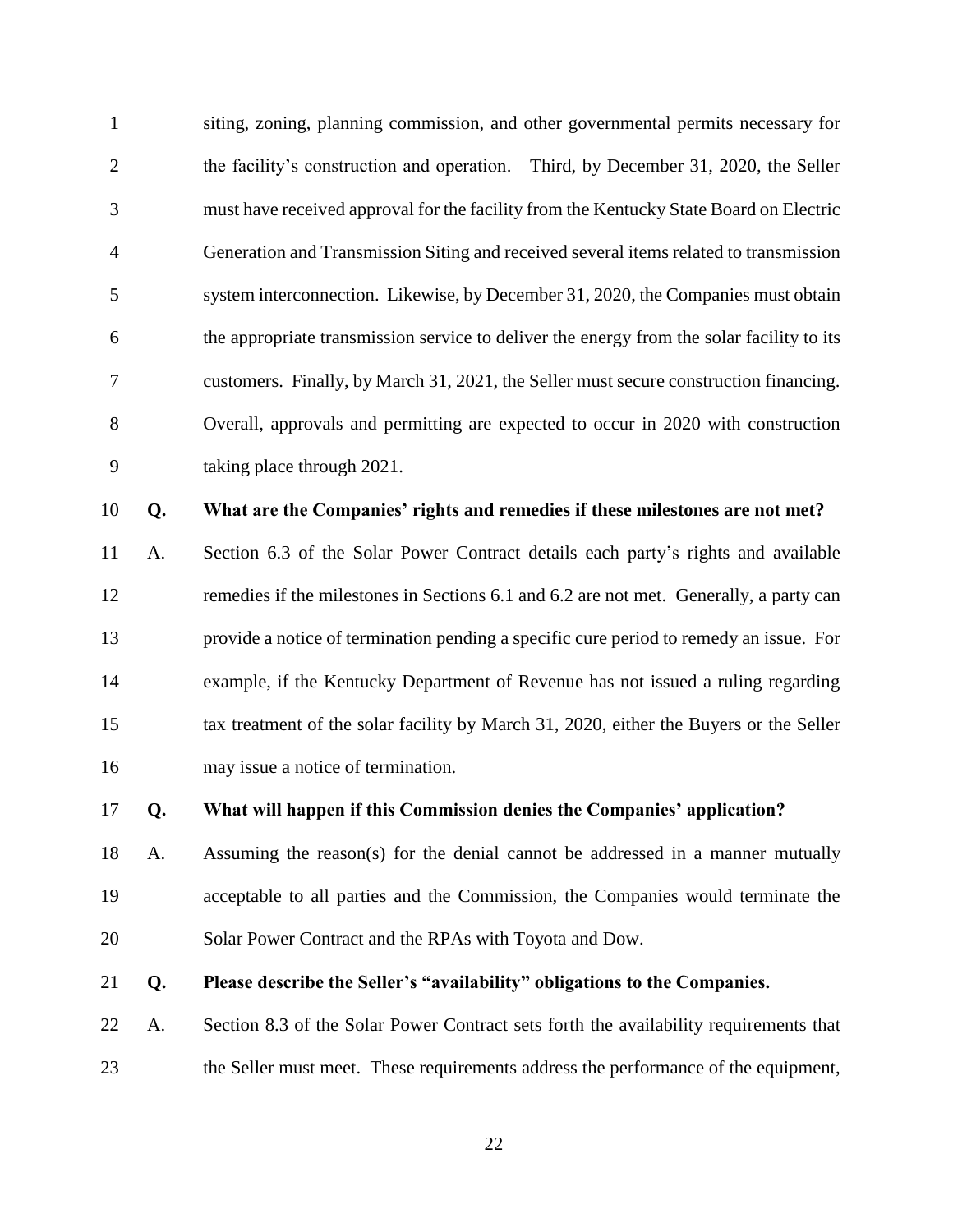not the absolute amount of energy produced. The solar facility will deliver energy commensurate with the amount of light available. Based on how solar photovoltaic technology works, energy will be produced when clouds do not block the sunlight – the contract does not require the seller to guarantee sunlight conditions. However, the Seller must apply prudent industry practices to maintain and repair equipment. Section 8.3 (B) of the Solar Power Contract describes the actions that can be taken by the Companies and the damages the Seller must pay if availability provisions are not 8 met. Ultimately, the contract can be terminated as noted in Section 12.1 (C)(vii) if the availability provisions are not met for an extended period. For instance, if the facility is not performing to the Guaranteed Availability level, the Companies can issue an Availability Underperformance Notice at which time the Seller has 30 days to return the facility to the guaranteed level before paying liquidated damages. If underperformance continues, the Companies have the right to provide written notice of default and can terminate the contract subject to specific cure period provisions. Article 14 addresses the force majeure events that affect the issues that can be excluded 16 from the availability provisions.

### **Q. Can the Seller assign the Solar Power Contract or sell the solar generation facility to others?**

 A. Yes. Article 19 addresses assignment and other transfer provisions. For example, assignment of the Solar Power Contract can occur provided the assignee assumes all the contract's obligations. The Companies may withhold their consent to a proposed assignment if the proposed assignee is adverse to the Companies in litigation or an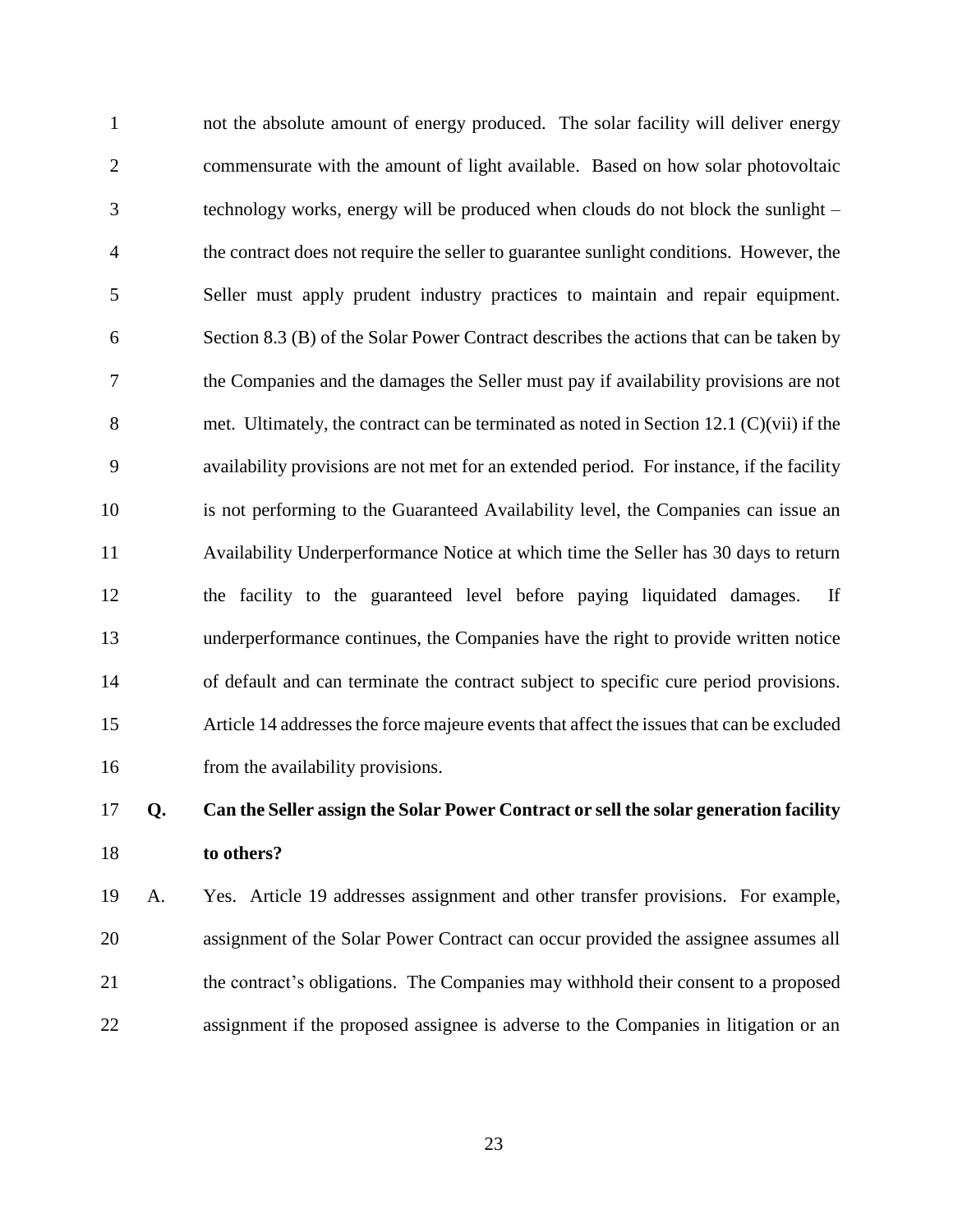| $\overline{2}$ |    | utility scale solar facility.                                                        |
|----------------|----|--------------------------------------------------------------------------------------|
| 3              | Q. | How is the obligation as a buyer being allocated between LG&E and KU?                |
| $\overline{4}$ | A. | Based on the energy allocation that I previously discussed, since Toyota and Dow are |
| 5              |    | KU customers, the overall allocation of the Solar Power Contract is 9.75 percent to  |
| 6              |    | LG&E and 90.25 percent to KU.                                                        |
| 7              | Q. | Do Toyota and Dow have any rights or responsibilities associated with the Solar      |
| $8\,$          |    | <b>Power Contract?</b>                                                               |
| 9              | A. | No. They are not a party to the Solar Power Contract, but their RPAs were developed  |
| 10             |    | with the Solar Power Contract's terms and conditions and the Companies' rights and   |
| 11             |    | obligations in mind.                                                                 |
| 12             | Q. | Based on your experience in negotiating power purchase agreements, have the          |
| 13             |    | Companies prudently negotiated the Solar Power Contract with an eye toward           |
| 14             |    | creating value for customers and protecting them from inappropriate risks?           |
| 15             | A. | Yes. I have personally been involved in wholesale energy markets for over 25 years   |
|                |    |                                                                                      |
| 16             |    | and have either led or been on the team that negotiated numerous power purchase      |
| 17             |    | agreements as both a buyer and a seller. Based on this experience, it is my opinion  |
| 18             |    | that the Companies have negotiated a contract that creates value for customers and   |
| 19             |    | appropriately allocates risks between the Seller and the Companies.                  |
| 20             |    | <b><u>Section 5 – Overview of Renewable Power Agreements</u></b>                     |
| 21             | Q. | How did Toyota and Dow advise the Companies of their interest in being Green         |
| 22             |    | <b>Tariff Option #3 customers?</b>                                                   |

administrative proceeding or does not have experience operating and maintaining a

<span id="page-23-0"></span>expressed an interest in renewable energy to meet their own corporate sustainability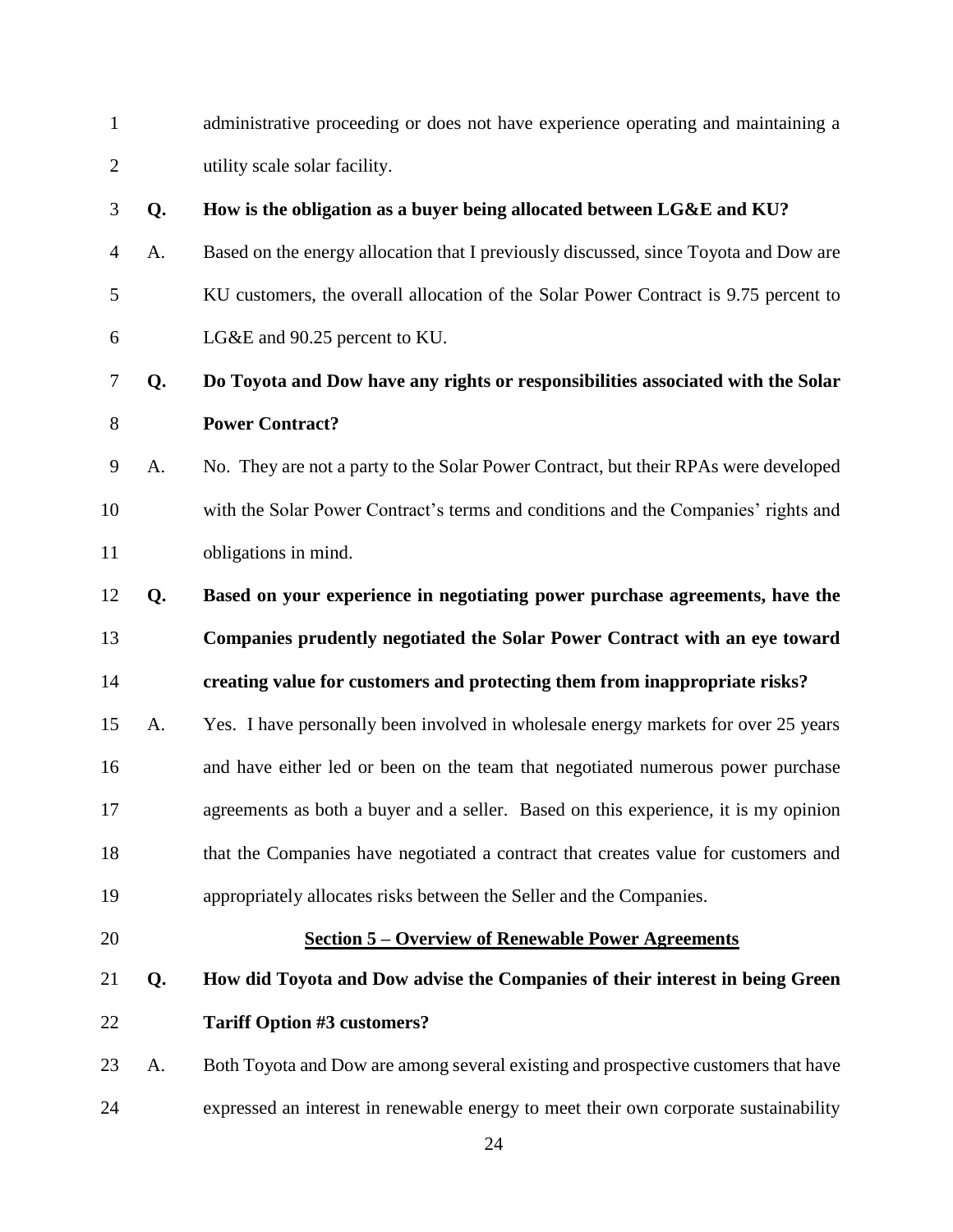goals. Toyota has inquired about the purchase of renewables from the Company on several occasions over the past years while Dow expressed such interest last year after the Commission's approval of Green Tariff Option #3. Responses to the Renewable RFP allowed the Companies to present Toyota and Dow with concrete proposals, including draft pricing and terms, that led to each customer's interest in pursuing an RPA.

### **Q. Please describe the key attributes of the RPA.**

 A. The RPAs are structured for the Companies to pass through to Toyota and Dow all commercial terms, benefits, and risks associated with the Solar Power Contract. In other words, the RPAs do not subject the Companies or the Companies' other customers to any additional risks or benefits than they are already subject to under the Solar Power Contract. For example, the term of the RPA corresponds to the term of the Solar Power Contract; Dow and Toyota only receive energy from the Rhudes Creek Solar facility when that facility produces energy; and, Dow and Toyota pay the same price to the Companies for that energy as the Companies pay Rhudes Creek Solar.

 While many of each RPA's provisions mirror those found in the Solar Power Contract, some provisions are unique to and appropriately found only in the RPA. For example, Section 2.8 addresses the energy payments for Solar Power Contract energy in excess of the customer's load during a 15-minute interval. This provision is necessary because the solar energy coming from the Rhudes Creek facility may sometimes be greater than the customer's load in a particular 15-minute interval. Since the customer cannot use the solar energy but is paying for it, the Companies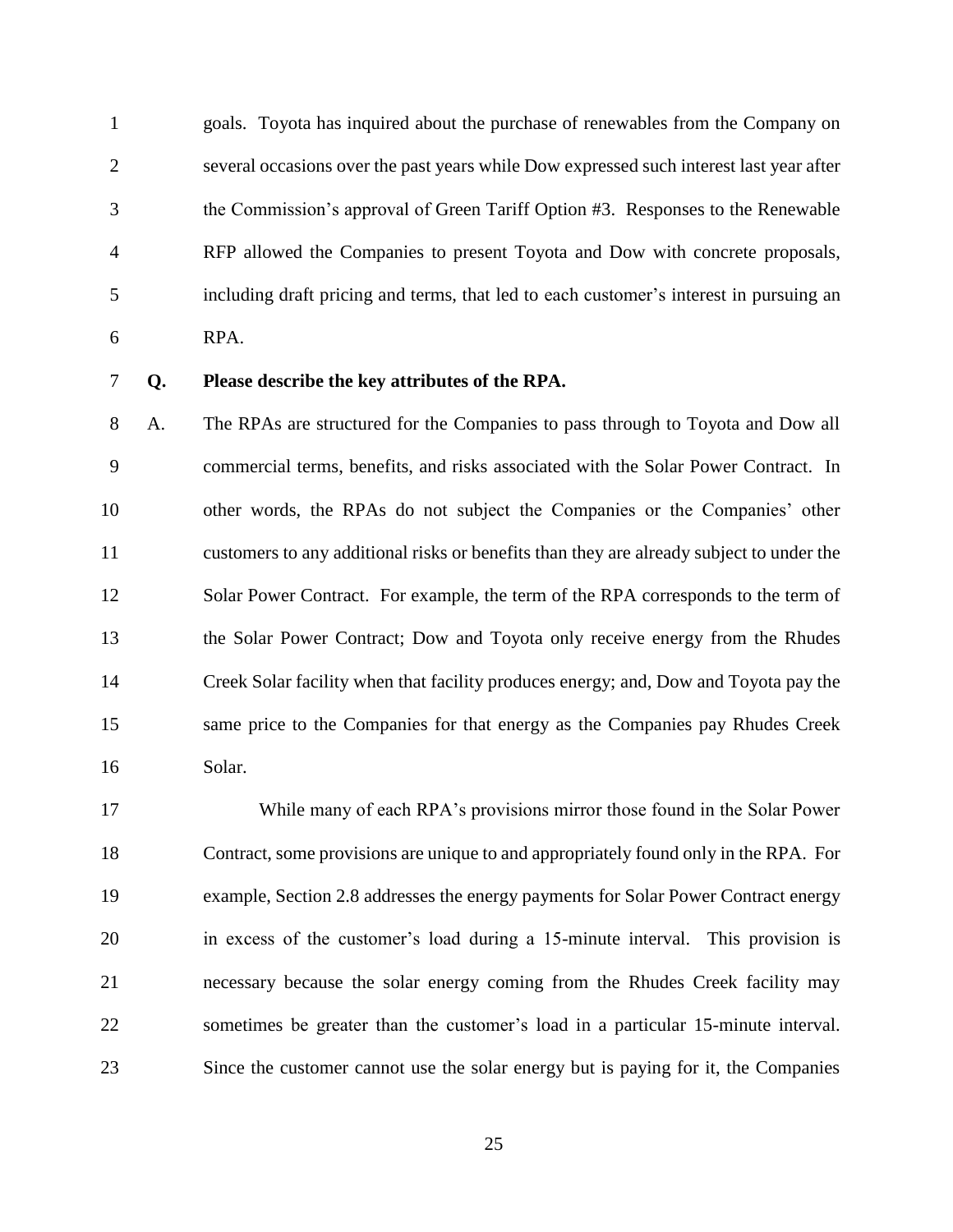| $\mathbf{1}$   |    | have agreed to buy back this energy at their avoided energy cost as set forth in the    |
|----------------|----|-----------------------------------------------------------------------------------------|
| $\mathbf{2}$   |    | Large Capacity Cogeneration and Small Power Production Qualifying Facilities            |
| 3              |    | ("LQF") tariff rider.                                                                   |
| $\overline{4}$ |    | To protect the interests of all customers for the entire 20-year term of the RPA,       |
| 5              |    | the Companies have negotiated a provision for financial support from                    |
| 6              |    | both Toyota and Dow                                                                     |
| $\tau$         | Q. | How will the energy from the Solar Power Contract impact the bills for Toyota           |
| 8              |    | and Dow?                                                                                |
| 9              | A. | Section 2.7 addresses how the energy that Toyota and Dow purchases under the RPA        |
| 10             |    | will impact the bills that each pays for its existing service. Figure 2 of my direct    |
| 11             |    | testimony illustrates the flow of energy, payments, and RECs between the Solar Power    |
| 12             |    | Contract, the Companies, and Toyota and Dow. It breaks down the RPA into three          |
| 13             |    | main attributes: energy flow, payments, and REC transfer. It shows that energy flows    |
| 14             |    | from the Rhudes Creek Solar facility to KU and then on to Dow and Toyota. All of        |
| 15             |    | this is measured on 15-minute intervals based on the current tariffs for Dow and        |
| 16             |    | Toyota. Figure 2 also shows that if Dow or Toyota is unable to utilize all of its share |
| 17             |    | of solar energy in a 15-minute increment, its unused portion will be used to serve the  |
| 18             |    | load of all other customers. The Cash Flow section of Figure 2 shows the payments       |
| 19             |    | from Dow and Toyota being made to KU and then KU making the same payment to             |
| 20             |    | Rhudes Creek Solar. It also shows the payment by KU to Dow and Toyota for excess        |
| 21             |    | solar energy at the LQF rate. Lastly, the REC section shows the RECs being              |
| 22             |    | transferred by Rhudes Creek Solar to KU and then to Dow and Toyota.                     |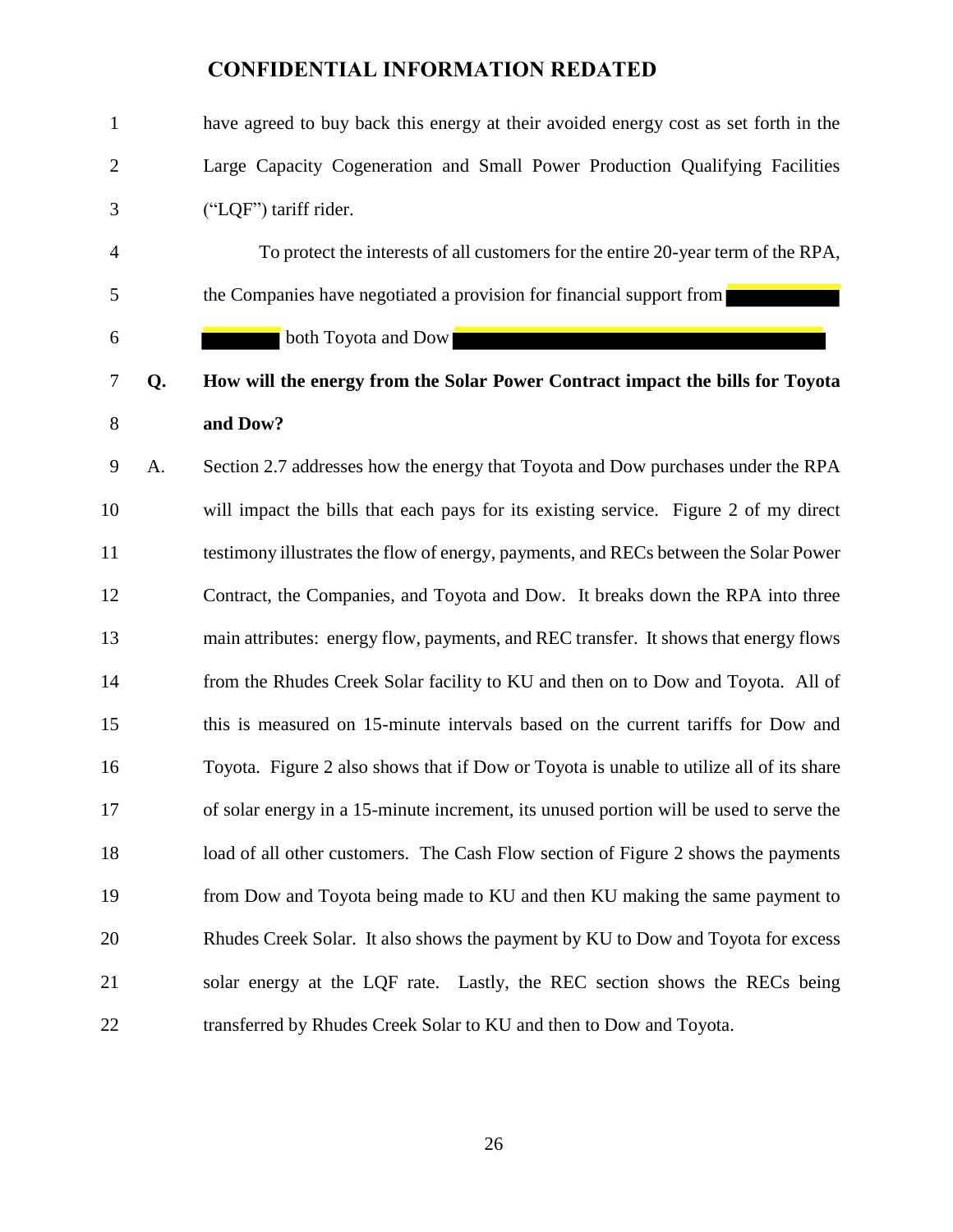

**Figure 2 – Energy, Payment, and REC Flow**

 Also shown in Figure 2 are the energy and payments from Dow and Toyota to KU for energy that is not coming from the Rhudes Creek Solar facility. Since the demand and energy consumption at the Dow and Toyota facilities will be measured as they have always been, each RPA establishes the mechanism by which the customer's existing billing volumes will be reduced in each 15-minute interval by the solar energy that is deemed delivered to it from the Rhudes Creek Solar facility via the Companies' system. This will result in Dow and Toyota purchasing less energy from KU at their existing tariff rates. The Base Demand component of their bills, however, will not change. The charges associated with the Base Demand billing component are for the transmission and distribution cost of providing service. Since the energy from the Rhudes Creek Solar facility must be delivered to Toyota and Dow, each must continue to pay for that portion of the system revenue requirements. **Q. Do the Companies' anticipate that the RPAs will reduce future electricity costs**

**for Toyota and Dow?**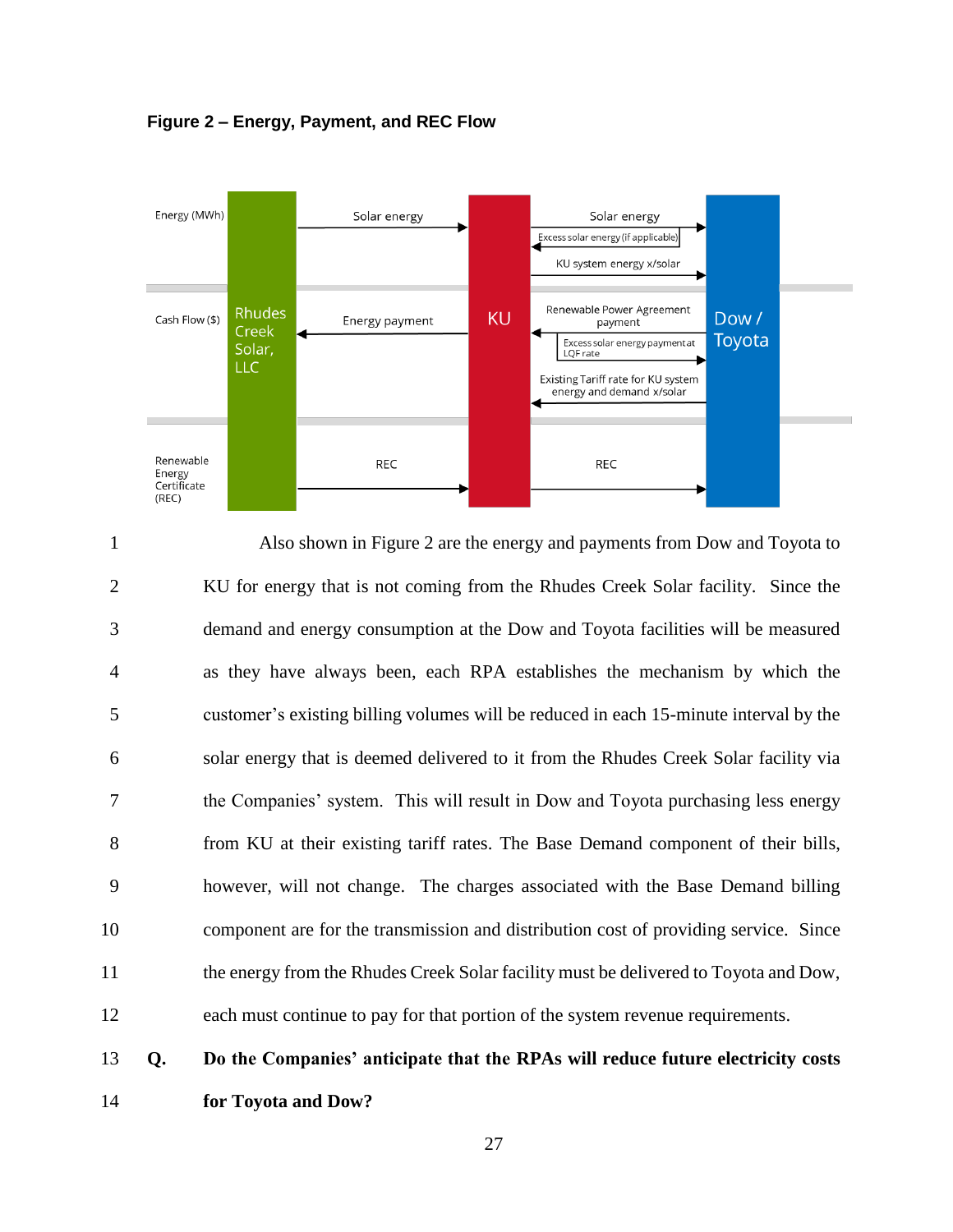A. Whether the RPAs will reduce the future electricity costs of Toyota or Dow is uncertain. Any reduction depends on the Companies' future rates for power supplied under Toyota's and Dow's existing rate schedules and how each customer's future load correlates with the Rhudes Creek Solar facility's energy production. During the negotiations of the RPAs, the Companies provided Toyota and Dow with projected solar energy production from the proposed Rhudes Creek Solar facility and calculated each entity's bill as if its RPA had been in effect. That information indicated that each entity had the potential to lower its electricity cost or would not experience a material increase in cost. Regardless of the bill impact, both Toyota and Dow will make progress toward meeting their corporate sustainability goals, which each considers an important objective. Each has full knowledge of the potential bill impact and has willingly entered into its RPA. **Q. Will the energy from the Solar Power Contract that is deemed delivered to**

### **Toyota and Dow impact the energy cost of all other customers?**

 A. Yes. By displacing energy that otherwise would have been generated, the Solar Power Contract energy deemed delivered to Toyota and Dow will reduce overall fuel costs for all customers.

### **Q. What happens if Toyota or Dow cease taking service from the Companies?**

 A. As I have previously described, Sections 2.7(b) and 2.8 of each RPA provide that any time the customer's share of energy from the Rhudes Creek Solar facility exceeds that customer's load during a 15-minute billing interval, the customer remains obligated to pay for that energy but the Companies will provide a bill credit to the customer for the excess energy at the LQF tariff rate. Therefore, should either Toyota or Dow close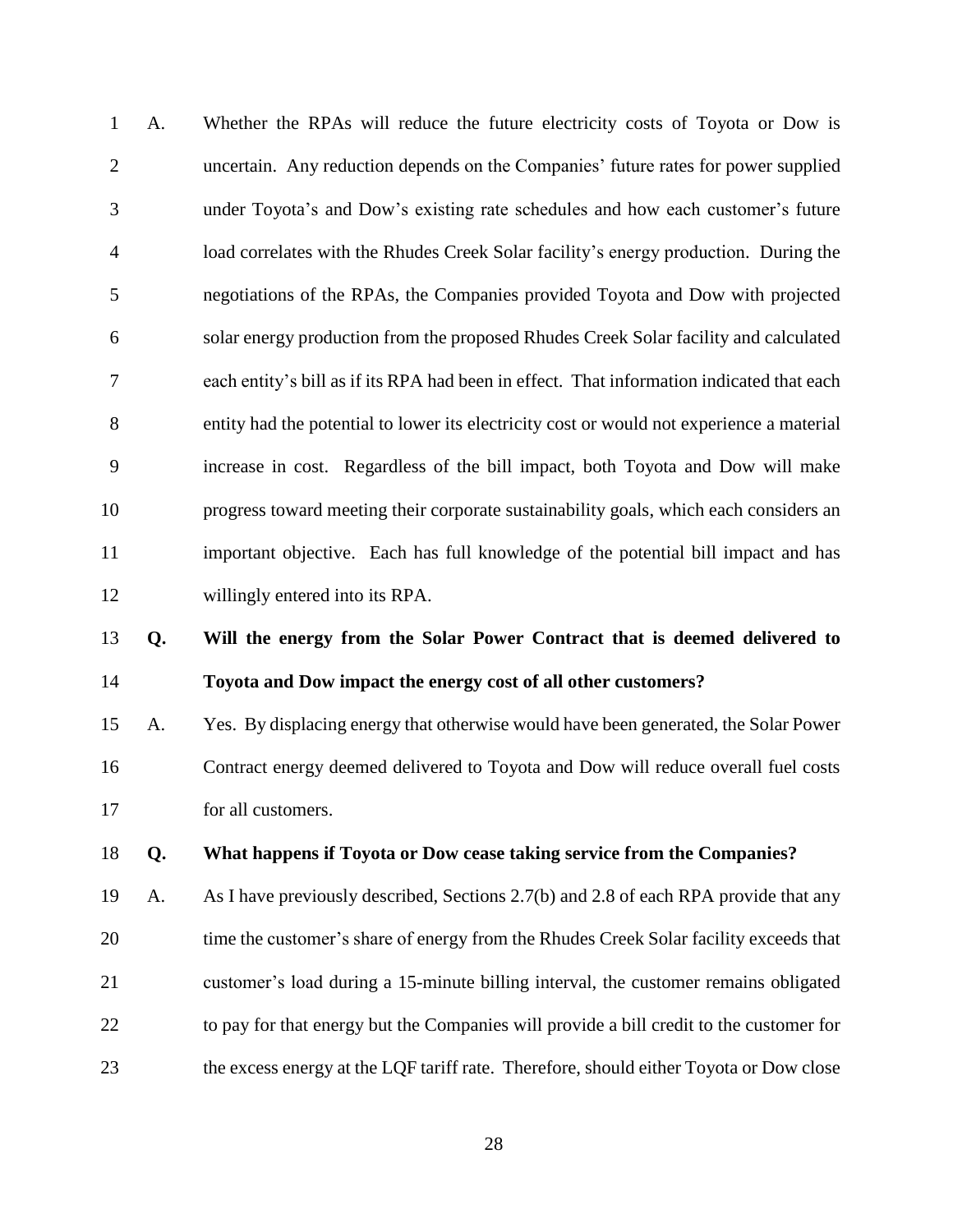its facilities, the guaranteeing affiliate would be financially responsible and would pay or receive the difference between the RPA price and the LQF rate and would also receive the RECs associated with the RPA energy. In other words, a complete closure of the facility is simply an extreme case of what may happen during any 15-minute billing interval during normal plant operations. This provision protects all customers from any additional costs.

### **Q. What would happen if the guaranteeing affiliate defaults on its obligations?**

- A. In that case, the Companies remain obligated to purchase the energy from the Rhudes Creek Solar facility and would search for new Green Tariff Option #3 customers to take the energy or use the energy to serve the load of all customers and sell the additional RECs, or both.
- **Q. Are the RPAs a good value for Toyota and Dow and all customers?**
- A. Yes. The RPAs cost-effectively meet the needs of Toyota and Dow for renewable energy with no material impact on energy costs to other customers. Furthermore, since each entity has freely executed its RPA, it is rational to believe that each finds the contract a good value.
- 

<span id="page-28-0"></span>**Section 6 – Conclusion**

- **Q. Please summarize why the Solar Power Contract and the RPAs with Toyota and Dow should be approved by the Commission.**
- A. The Solar Power Contract will likely lower customers' future energy costs, especially when considering the sale of RECs in the early years of the contract. At a minimum, 22 it will bring price certainty to a small portion of future energy costs. The RPAs allow two of the Companies' larger customers to make cost-effective strides in meeting their corporate sustainability goals. The Solar Power Contract will allow the Companies to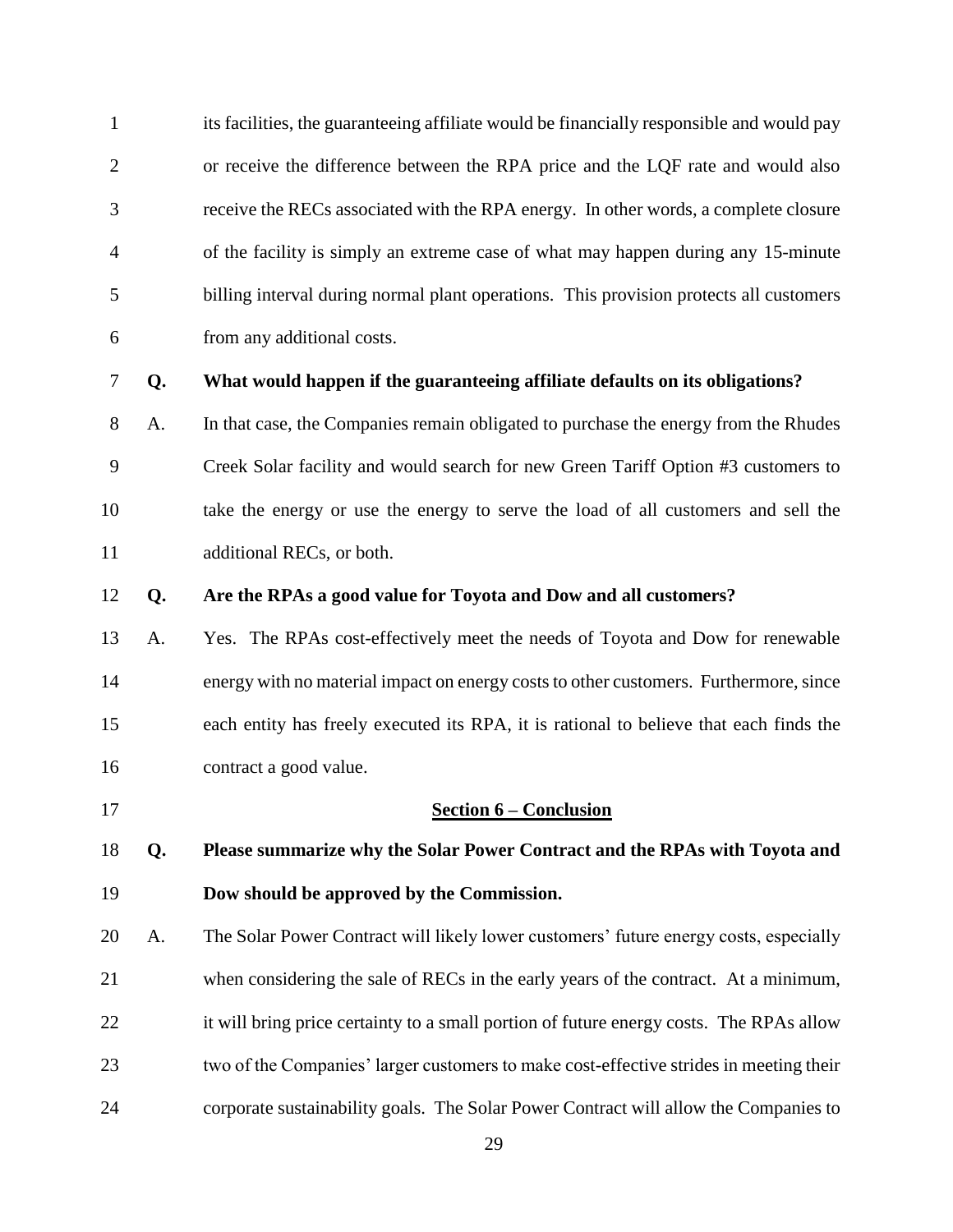1 reduce their CO<sub>2</sub> emissions in a cost-effective manner and to build on many of the lessons learned from the Brown Solar project about integrating solar generation by using the existing fossil fuel fleet to reliably integrate the 100 MW Rhudes Creek Solar facility - a project that is ten times larger than Brown Solar - into the Companies' grid.

- **Q. Does this conclude your testimony?**
- A. Yes.
-